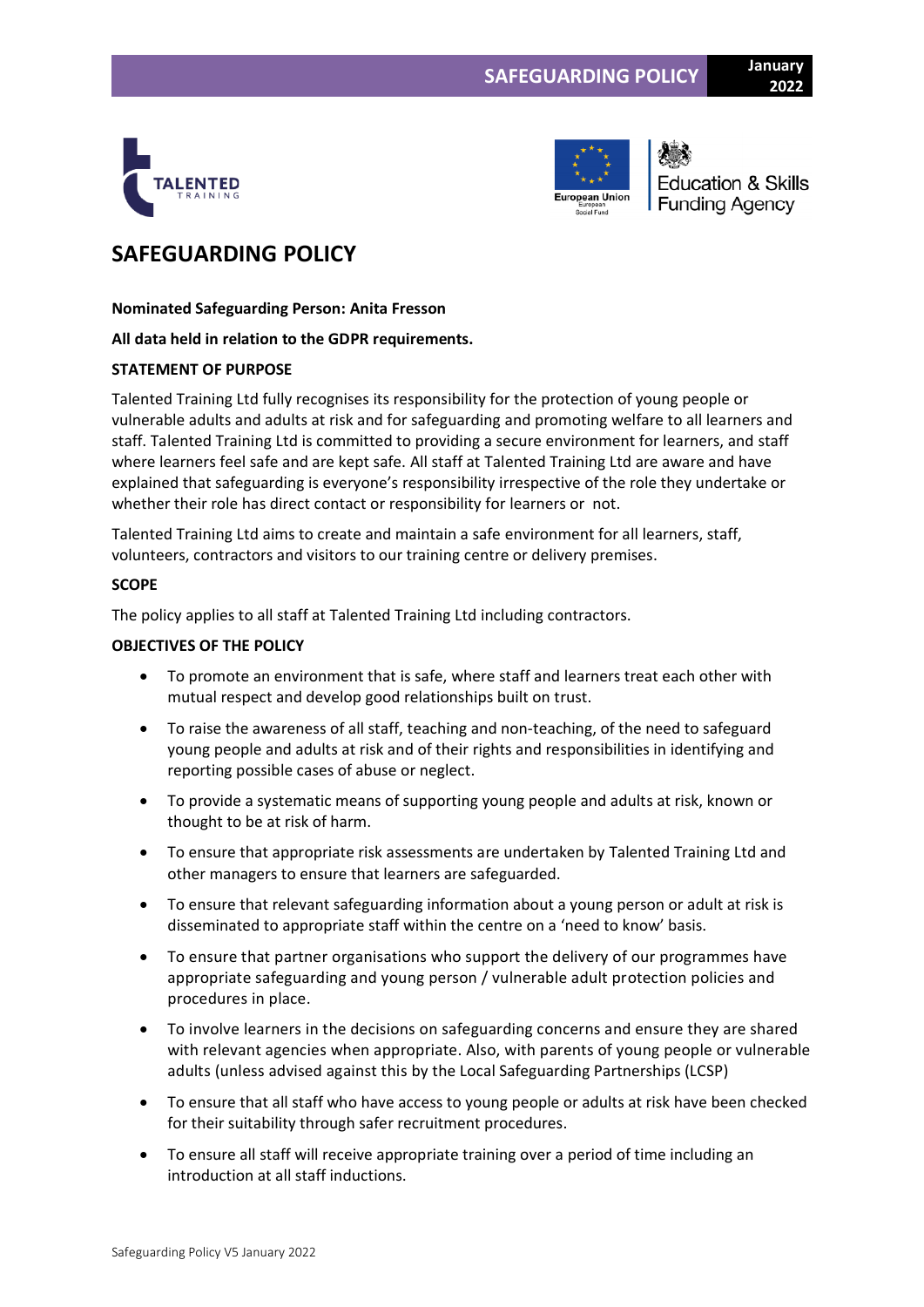• The Managing Director will be responsible for the implementation of the young person / vulnerable adult and adults at risk protection policy and procedures.

### **PREVENT**

Prevent is part of a government initiative to develop a robust counter terrorism programme, **CONTEST**. The Prevent strategy seeks to:

- Respond to the ideological challenge of terrorism and aspects of extremism, and the threat we face from those who promote these views.
- Provide practical help to prevent people from being drawn into terrorism and ensure they are given appropriate advice and support.
- Work with a wide range of sectors where there are risks of radicalisation which needs to be addressed, including education, criminal justice, faith, charities, the internet and health.

Talented Training Ltd has been looking to do this prior to these requirements and refers to the following:

- Prevent Action Plan
- Safeguarding Policy and Procedure
- Wellbeing
- Safe learners Policy and Procedure
- Equality and Diversity and Equal Opportunity Policy and Procedure
- Prevent Policy and Procedure

# **LEGISLATION & GUIDANCE**

This policy has been written to ensure our safeguarding arrangements comply with statutory requirements and current good practice, and pays particular regard to:

- Keeping Children Safe in Education (September 2021)
- UN Convention on the Rights of the Child
- Data Protection Act 1998
- GDPR 2018
- Sexual Offences Act 2003
- Protection of Freedom Act 2012
- Safeguarding Vulnerable Groups Act 2006
- Working Together to Safeguard Children 2015 Amended February 2017
- Equality Act 2010

#### **DEFINITIONS**

**Safeguarding:** Preventative or precautionary planning and measures against potential harm or damage to someone.

**Child Protection:** The policy and procedures in place to protect and/or remove a young person / vulnerable adult from harm or risk of harm.

**Abuse:** Any treatment that causes harm. This can include physical, sexual, emotional abuse, and/or neglect.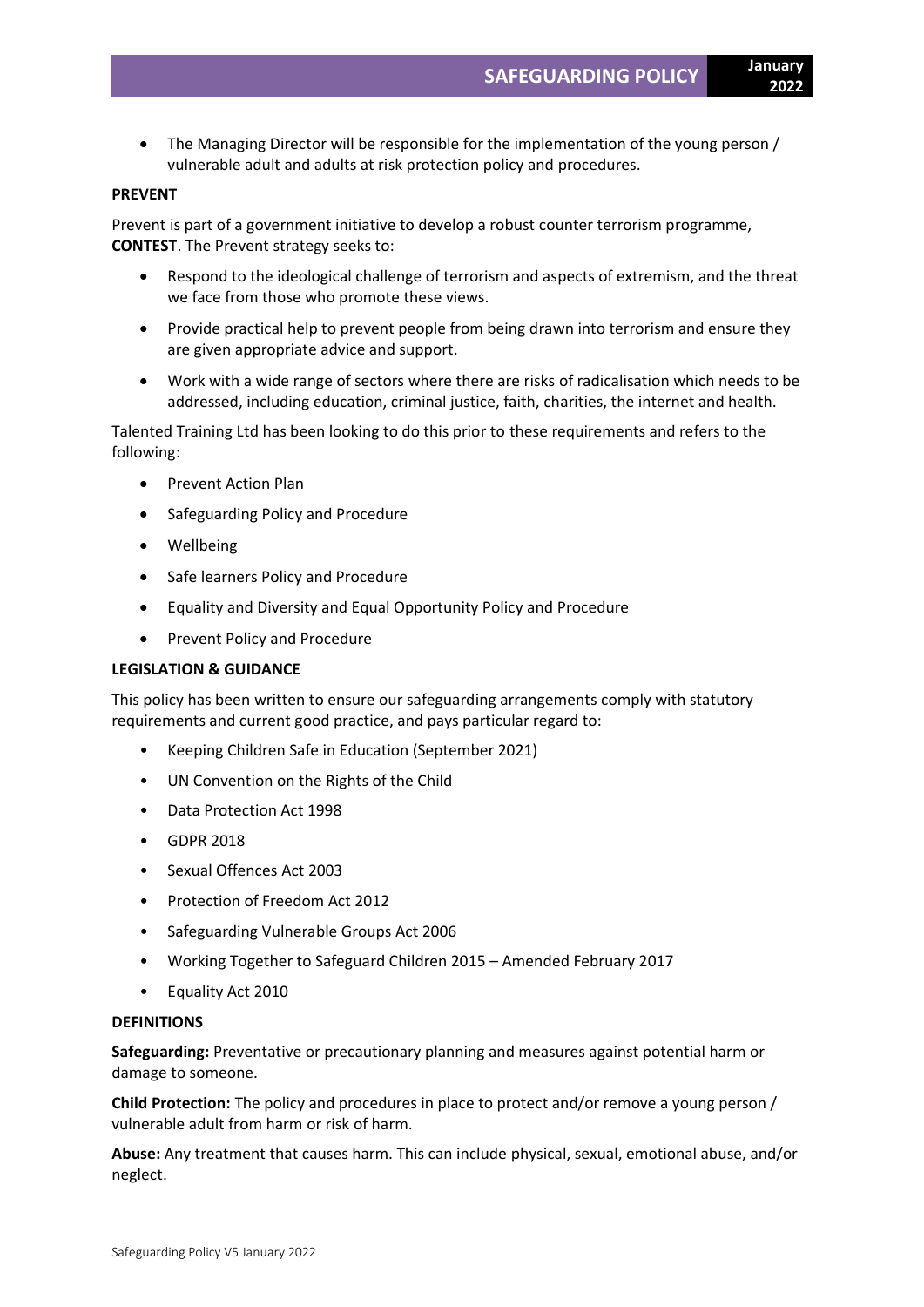**Child protection issue:** An issue raising a concern about harm or risk of harm to a young person / vulnerable adult or young person.

**Child:** A young person / vulnerable adult is defined in law as a person under the age of 18 years.

**Adult at risk:** An adult aged 18 and over who is unable to protect themselves from abuse and neglect, due to a care and support need which is permanent or temporary which is either met or not met by the local authority.

**Young person:** A person aged up to 25 years old.

**Staff:** 'Staff' means all employees, full-time and fractional, and all agency, franchise, contract, and volunteer staff working for Talented Training Ltd.

**DSO:** Designated Safeguarding Lead.

### **KEY SAFEGUARDING PRINCIPLES**

- All learners have the right to be safeguarded from harm and exploitation so all complaints, allegations or suspicions must be taken seriously.
- The procedures laid out in this document must be followed whenever an allegation is made that a learner has been abused.
- Absolute promises of confidentiality should not be given as the matter may develop in such a way that these might not be able to be honoured.
- If the complaint comes directly from the learner, questions should be kept to the minimum necessary to understand what is being alleged. Leading questions must always be avoided.
- A full record of any discussions must be made immediately after any conversations with the learner and referred to the DSL that same day.
- Talented Training Ltd have a responsibility to provide a safe environment and minimise risks of harm to learners' welfare

### **Keeping Young people or vulnerable adults Safe in Education 2021**

Talented Training Ltd are aware of their responsibility to align their safeguarding practices with the statutory guidance Keeping Children Safe in Education 2021. All staff are issued with a copy of the document and confirmation of reading it is kept on file. All new staff that join the organisation will be issued with the document as part of their Induction, alongside the safeguarding policy and mandatory safeguarding training.

### **Definitions of Abuse**

- Physical abuse may take many forms e.g., hitting, shaking or poisoning. It may also be caused when a parent or carer feigns the symptoms of, or deliberately causes ill health.
- Emotional abuse is the persistent emotional ill treatment, such as to cause severe and persistent effects on emotional development. Some level of emotional abuse is involved in most types of ill treatment though emotional abuse may occur alone.
- Sexual abuse involves forcing or enticing someone to take part in sexual activities. This may include non-contact activities such as looking at, or in the production of pornographic materials, watching sexual activities or encouraging others to behave in sexually inappropriate ways.
- Neglect involves the persistent failure to meet someone's basic physical and/or psychological needs, likely to result in the serious impairment of their health and development. This may involve failure to ensure access to appropriate medical care or treatment. It may also include neglect of basic emotional needs.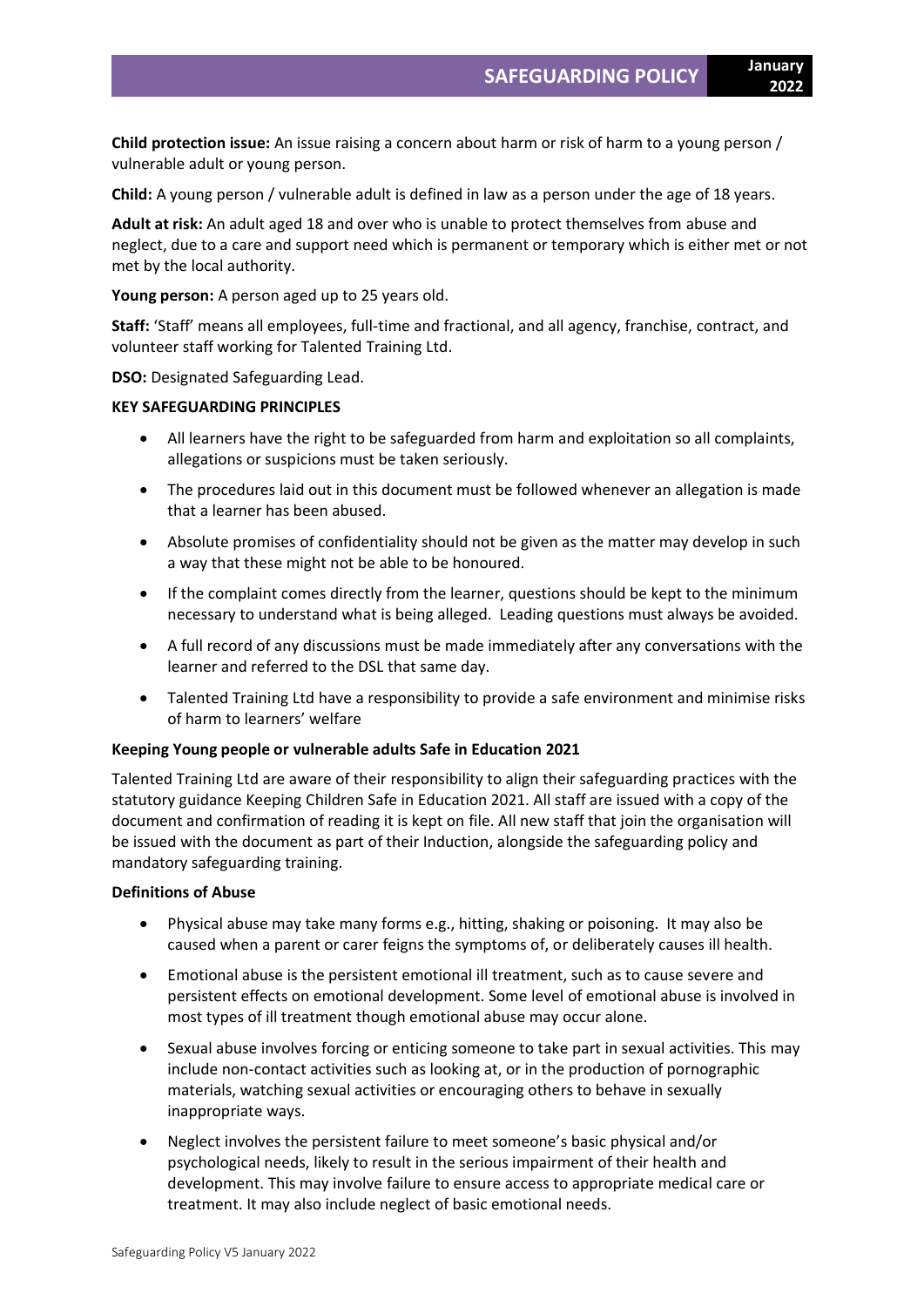### **THE CONTEXT OF ABUSE**

Young people or vulnerable adults who are particularly vulnerable

Talented Training Ltd recognises that individuals are more vulnerable to abuse and neglect and that additional barriers exist when recognising abuse for some young people or vulnerable adults. We understand that this increase in risk is due more to societal attitudes and assumptions or young person / vulnerable adult protection procedures which fail to acknowledge young people or vulnerable adults' diverse circumstances, rather than the individual's personality, impairment or circumstances.

Some young people or vulnerable adults may also find it harder to disclose abuse due to communication barriers, lack of access to a trusted adult or not being aware that what they are experiencing is abuse.

Any individual may benefit from early help, but all staff should be particularly alert to the potential need for early help for a learner / apprentice who:

- is disabled and has specific additional needs
- has special educational needs (whether or not they have a statutory education, health and care plan)
- is a young carer
- is showing signs of being drawn in to anti-social or criminal behaviour, including gang involvement and association with organised crime groups
- is frequently missing/goes missing from care or from home
- is misusing drugs or alcohol themselves
- is at risk of modern slavery, trafficking or exploitation
- is in a family circumstance presenting challenges for the young person / vulnerable adult, such as substance abuse, adult mental health problems or domestic abuse
- has returned home to their family from care
- is showing early signs of abuse and/or neglect
- is at risk of being radicalised or exploited
- has an imprisoned parent
- is experiencing mental health, wellbeing difficulties
- is persistently absent from education
- is at risk of 'honour' based abuse such as FGM or Forced Marriage

### **Anti-Bullying/Cyberbullying**

Our company policy on anti-bullying is set out in a separate document. This includes all forms e.g., cyber, racist, homophobic and gender related bullying. We keep a record of known bullying incidents which is shared with and analysed by the Governance Group and Managing Director. All staff are aware that young people or vulnerable adults with SEND and / or differences/perceived differences are more susceptible to being bullied / victims of abuse.

If the bullying is particularly serious, or the anti-bullying procedures are seen to be ineffective, the Director and the DSL will consider implementing young person / vulnerable adult protection procedures.

The subject of bullying is addressed at regular intervals in PHSE education.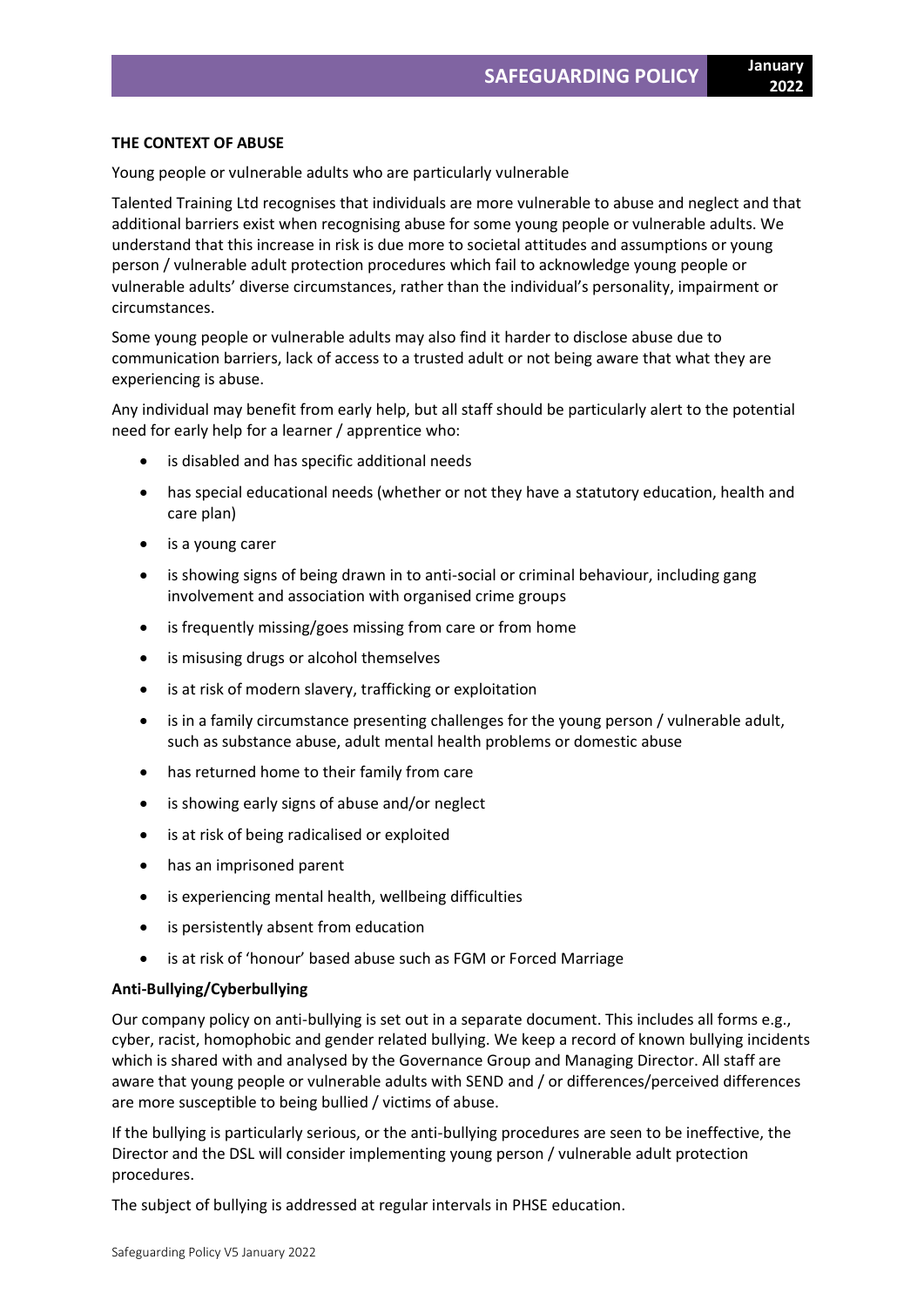### **RADICALISATION AND EXTREMISM**

The Prevent Duty for England and Wales (2015) under section 26 of the Counterterrorism and Security Act 2015 places a duty on education and other young people or vulnerable adults' services to have due regard to the need to prevent people from being drawn into terrorism.

Extremism is defined as 'as 'vocal or active opposition to fundamental British values, including democracy, the rule of law, individual liberty and mutual respect and tolerance of different faiths and beliefs. We also include in our definition of extremism calls for the death of members of our armed forces, whether in this country or overseas.

Some young people or vulnerable adults are at risk of being radicalised; adopting beliefs and engaging in activities which are harmful, criminal or dangerous.

Talented Training Ltd is clear that exploitation of vulnerable young people or vulnerable adults and radicalisation should be viewed as a safeguarding concern and follows the Department for Education guidance for company and training providers on preventing young people or vulnerable adults and young people from being drawn into terrorism<sup>1</sup>.

Talented Training Ltd seeks to protect young people or vulnerable adults and young people against the messages of all violent extremism including, but not restricted to, those linked to Islamist ideology, or to Far Right / Neo Nazi / White Supremacist ideology, Irish Nationalist and Loyalist paramilitary groups, and extremist Animal Rights movements.

Staff receive training to help identify early signs of radicalisation and extremism.

Opportunities are provided in the curriculum to enable learners / apprentices to discuss issues of religion, ethnicity and culture as part of promoting British Values.

The Governance Group, Managing Director, and the Designated Safeguarding Lead (DSL) will assess the level of risk within the company and put actions in place to reduce that risk. Risk assessment may include the use of company premises by external agencies, anti-bullying policy and other issues specific to the company's profile, community and philosophy.

When any member of staff has concerns that an individual may be at risk of radicalisation or involvement in terrorism, they should speak with the DSL. They should then follow normal safeguarding procedures. If the matter is urgent then the police must be contacted by dialling 999. In non-urgent cases where police advice is sought then dial 101. The Department of Education has also set up a dedicated telephone helpline for staff to raise concerns around Prevent (020 7340 7264).

### **DOMESTIC ABUSE**

Domestic abuse represents one quarter of all violent crime. It is actual or threatened physical, emotional, psychological or sexual abuse. It involves the use of power and control by one person over another. It occurs regardless of race, ethnicity, gender, class, sexuality, age, and religion, mental or physical ability. Domestic abuse can also involve other types of abuse.

We use the term domestic abuse to reflect that a number of abusive and controlling behaviours are involved beyond violence. Slapping, punching, kicking, bruising, rape, ridicule, constant criticism, threats, manipulation, sleep deprivation, social isolation, and other controlling behaviours all count as abuse.

Living in a home where domestic abuse takes place is harmful to young people or vulnerable adults and can have a serious impact on their behaviour, wellbeing and understanding of healthy, positive relationships. Young people or vulnerable adults who witness domestic abuse are at risk of significant harm and staff are alert to the signs and symptoms of a young person / vulnerable adult suffering or witnessing domestic abuse (See Appendix 5).

<sup>&</sup>lt;sup>1</sup> [The Prevent duty](https://www.gov.uk/government/uploads/system/uploads/attachment_data/file/439598/prevent-duty-departmental-advice-v6.pdf)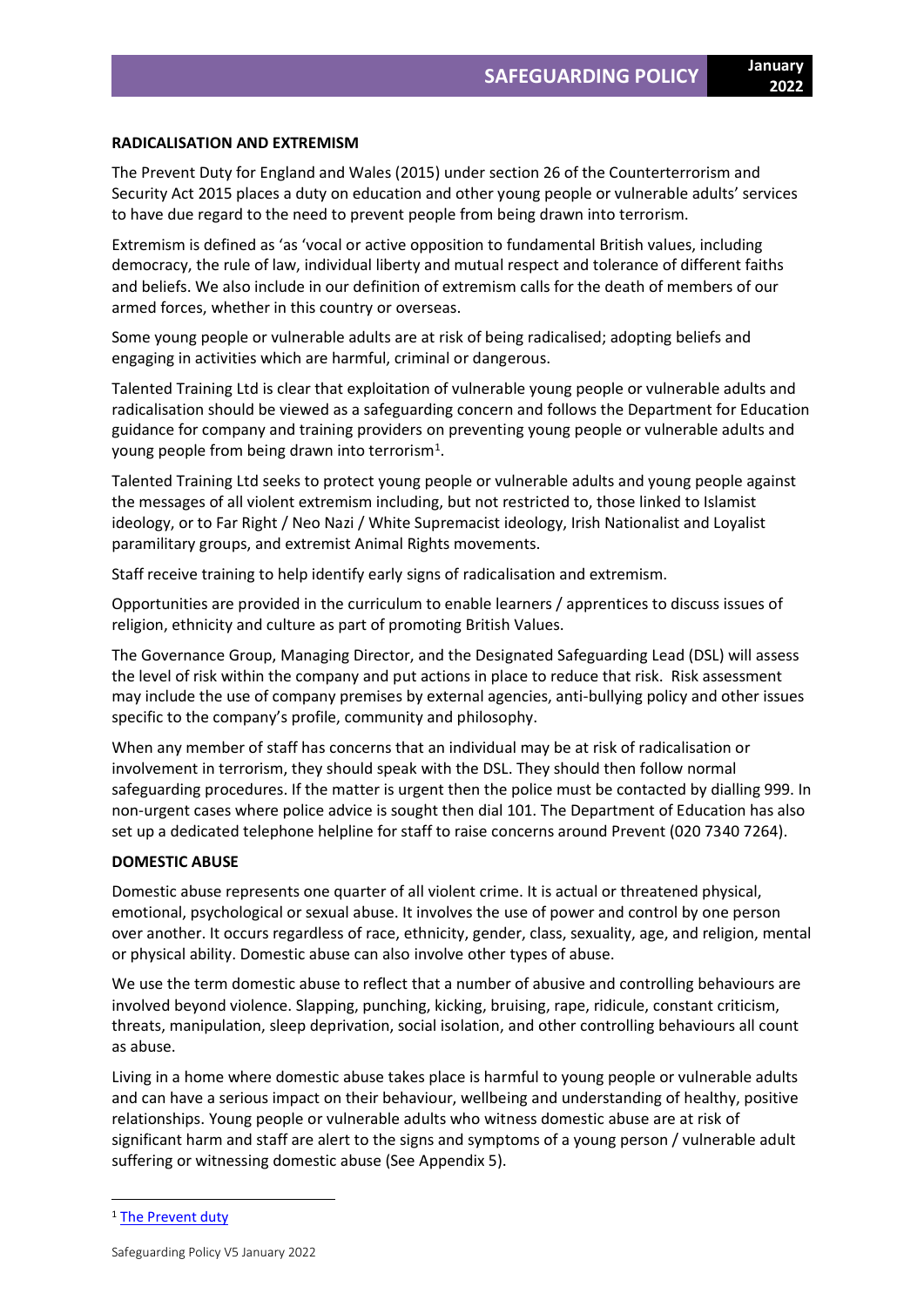# **CHILD SEXUAL EXPLOITATION (CSE) AND CHILD CRIMINAL EXPLOITATION (CCE)**

Both CSE and CCE are forms of abuse and both occur where an individual or group takes advantage of an imbalance in power to coerce, manipulate or deceive someone into sexual or criminal activity. This power imbalance could be due to age, gender, sexual identity, cognitive ability, physical strength, status, and /or access to economic or other resources. The abuse could be linked to an exchange for something the victim perceives that they need or want and/or will be to the financial benefit or other advantage (such as increase status) of the perpetrator or facilitator.

The abuse can be perpetrated by individuals or groups, males or females, and adults or young people or vulnerable adults (who themselves may be experiencing exploitation). The abuse can be a one-off occurrence or a series of incidents over time and range from opportunistic to complex organised abuse. It may involve force and/or enticement-based methods of compliance and may, or may not, be accompanied by violence or threats of violence.

Victims can be exploited even when the activity appears consensual, and it should be noted exploitation as well as being physical can be facilitated and/or take place online. The experience of girls who are criminally exploited can be very different from boys, the indicators may not be the same and both boys and girls that are being criminally exploited may be at higher risk of sexual exploitation.

CSE can occur over time or be a one-off occurrence. CSE can affect any young person / vulnerable adult, who has been coerced into engaging in sexual activities. This includes 16- and 17-year-olds who can legally consent to have sex.

Any concerns that a young person / vulnerable adult is being or is at risk of being sexually or criminally exploited should be passed without delay to the DSL. The DSL will use the on all occasions when there is a concern that a young person / vulnerable adult is being or is at risk of being sexually or criminally exploited or where indicators have been observed that are consistent with a young person / vulnerable adult who is being or who is at risk of being sexually or criminally exploited. In all cases if the assessment identified any level of concern the DSL should contact their local Safeguarding Board. If the individual is in immediate danger the police should be called on 999.

Talented Training Ltd is aware that sometimes the individual is unable to recognise the coercive nature of the abuse and does not see themselves as a victim. As a consequence, they may resent what they perceive as interference by staff. However, staff must act on their concerns as they would for any other type of abuse.

Learners / apprentices will be supported in terms of recognising and assessing risk in relation to CSE/CCE, including online, and knowing how and where to get help.

### **FEMALE GENITAL MUTILATION (FGM)**

Female Genital Mutilation (FGM) is illegal in England and Wales under the FGM Act (2003). It is a form of young person / vulnerable adult abuse and violence against women. A mandatory reporting duty requires teachers to report 'known' cases of FGM in under 18s, which are identified in the course of their professional work, to the police<sup>2</sup>.

The duty applies to all persons in Talented Training Ltd who is employed or engaged to carry out 'teaching work' in the company, whether or not they have qualified teacher status. The duty applies to the individual who becomes aware of the case to make a report. It should not be transferred to the Designated Safeguarding Lead, however the DSL should be informed.

If a teacher is informed by a girl under 18 that an act of FGM has been carried out on her or a teacher observes physical signs which appear to show that an act of FGM has been carried out on a girl under 18 and they have no reason to believe the act was necessary for the girl's physical or

<sup>2</sup> [FGM procedural information](https://www.gov.uk/government/uploads/system/uploads/attachment_data/file/573782/FGM_Mandatory_Reporting_-_procedural_information_nov16_FINAL.pdf)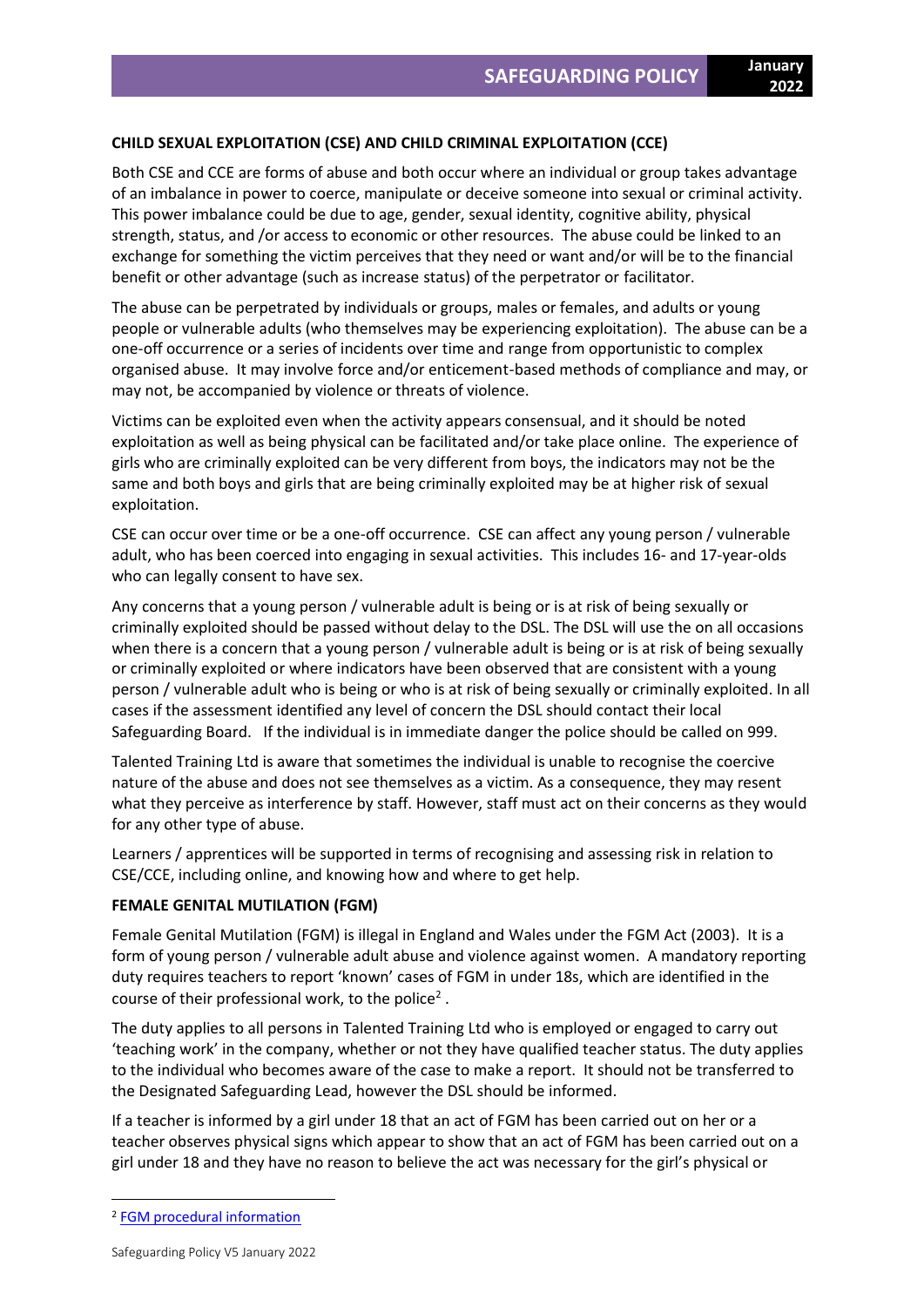mental health or for purposes connected with labour or birth, the teacher should personally make a report to the police force in which the girl resides by calling 101. The report should be made by the close of the next working day.

School staff are trained to be aware of risk indicators of FGM which are set out in Appendix 4. Concerns about FGM outside of the mandatory reporting duty should be reported as per Talented Training Ltd's young person / vulnerable adult protection procedures. Staff should be particularly alert to suspicions or concerns expressed by female learners / apprentices about going on a long holiday during the summer vacation period. There should also be consideration of potential risk to other girls in the family and practicing community.

Where there is a risk to life or likelihood of serious immediate harm the teacher should report the case immediately to the police, including dialling 999 if appropriate.

There are no circumstances in which a teacher or other member of staff should examine a girl.

### **FORCED MARRIAGE**

A forced marriage is a marriage in which one or both people do not (or in cases of people with learning disabilities cannot) consent to the marriage but are coerced into it. Coercion may include physical, psychological, financial, sexual and emotional pressure. It may also involve physical or sexual violence and abuse.

Forced marriage is an appalling and indefensible practice and is recognised in the UK as a form of violence against women and men, domestic/young person / vulnerable adult abuse and a serious abuse of human rights. Since June 2014 forcing someone to marry has become a criminal offence in England and Wales under the Anti-Social Behaviour, Crime and Policing Act 2014.

A forced marriage is not the same as an arranged marriage which is common in several cultures. The families of both spouses take a leading role in arranging the marriage but the choice of whether or not to accept the arrangement remains with the prospective spouses.

School staff should never attempt to intervene directly as a company or through a third party. Contact should be made with MASH.

### **HONOUR-BASED ABUSE**

Honour based abuse (HBV) can be described as a collection of practices, which are used to control behaviour within families or other social groups to protect perceived cultural and religious beliefs and/or honour. Such abuse can occur when perpetrators perceive that a relative has shamed the family and/or community by breaking their honour code.

Honour based abuse might be committed against people who:

- become involved with a boyfriend or girlfriend from a different culture or religion
- want to get out of an arranged marriage
- want to get out of a forced marriage
- wear clothes or take part in activities that might not be considered traditional within a particular culture.

It is a violation of human rights and may be a form of domestic and/or sexual abuse. There is no, and cannot be, honour or justification for abusing the human rights of others.

### **MENTAL HEALTH**

Staff will be aware that mental health problems can, in some cases, be an indicator that someone has suffered or is at risk of suffering abuse, neglect or exploitation. Whilst we recognise that only appropriately trained professionals can diagnose mental health problems; staff are able to make day to day observations of young people or vulnerable adults and identify such behaviour that may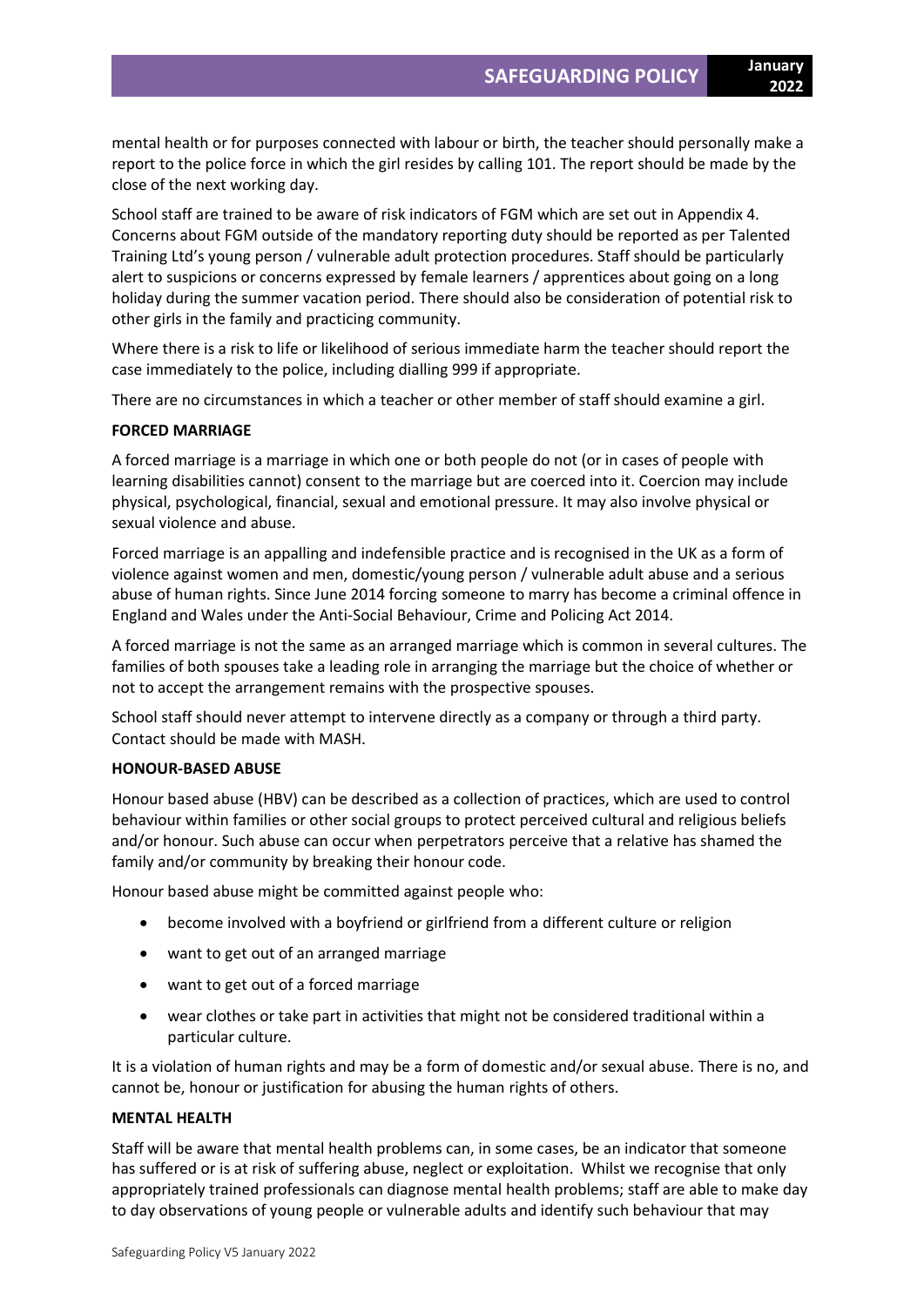suggest they are experiencing a mental health problem or be at risk of developing one. If staff have a mental health concern about a young person / vulnerable adult that is also a safeguarding concern they will share this with the DSL or deputy.

Looked after young people or vulnerable adults and previously looked after young people or vulnerable adults

The most common reason for young people or vulnerable adults becoming looked after is as a result of abuse and neglect. Talented Training Ltd ensures that staff have the necessary skills and understanding to keep looked after/previously looked after young people or vulnerable adults safe. Appropriate staff have information about a young person / vulnerable adults looked after legal status and care arrangements, including the level of authority delegated to the carer by the authority looking after the young person / vulnerable adult and contact arrangements with birth parents or those with parental responsibility.

The designated teacher for looked after young people or vulnerable adults and the DSL have details of the individual's social worker and the name and local contact details responsible for young people or vulnerable adults in care.

# **YOUNG PEOPLE OR VULNERABLE ADULTS MISSING EDUCATION**

Attendance, absence and exclusions are closely monitored. The company will hold more than one emergency contact number for learners / apprentices where reasonably possible. A young person / vulnerable adult going missing from education is a potential indicator of abuse and neglect, including sexual abuse and sexual exploitation.

The DSL will monitor unauthorised absences and take appropriate action. Staff must be alert to signs of young people or vulnerable adults at risk of travelling to conflict zones, female genital mutilation and forced marriage.

# **ONLINE SAFETY**

Our learners / apprentices increasingly use electronic equipment on a daily basis to access the internet and share content and images via social media sites such as Facebook, twitter, Instagram, Snapchat.

Unfortunately, some people use these technologies to harm young people or vulnerable adults. The harm might range from sending hurtful or abusive texts or emails, to grooming and enticing young people or vulnerable adults to engage in sexual behaviour such as webcam photography or face-toface meetings. Learners / apprentices may also be distressed or harmed by accessing inappropriate material such as pornographic websites or those which promote extremist behaviour, criminal activity, suicide or eating disorders.

Talented Training Ltd has an online safety policy which explains how we try to keep learners / apprentices safe and how we respond to online safety incidents. Talented Training Ltd will also provide advice to parents when learners being asked to learn online at home and consider how best to safeguard all learners and staff.

Learners / apprentices are taught about online safety throughout the curriculum and all staff receive online safety training which is regularly updated.

# **PEER ON PEER ABUSE INCL SEXUAL VIOLENCE AND SEXUAL HARASSMENT**

The DSL, Governance Group and Managing Director will take due regard to Part 5, KCSiE 2021

In most instances, the conduct of learners / apprentices towards each other will be covered by our behaviour policy. However, some allegations may be of such a serious nature that they may raise safeguarding concerns. Talented Training Ltd recognise that young people or vulnerable adults are capable of abusing their peers. It will not be passed off as 'banter' or 'part of growing up'. The forms of peer-on-peer abuse are outlined below.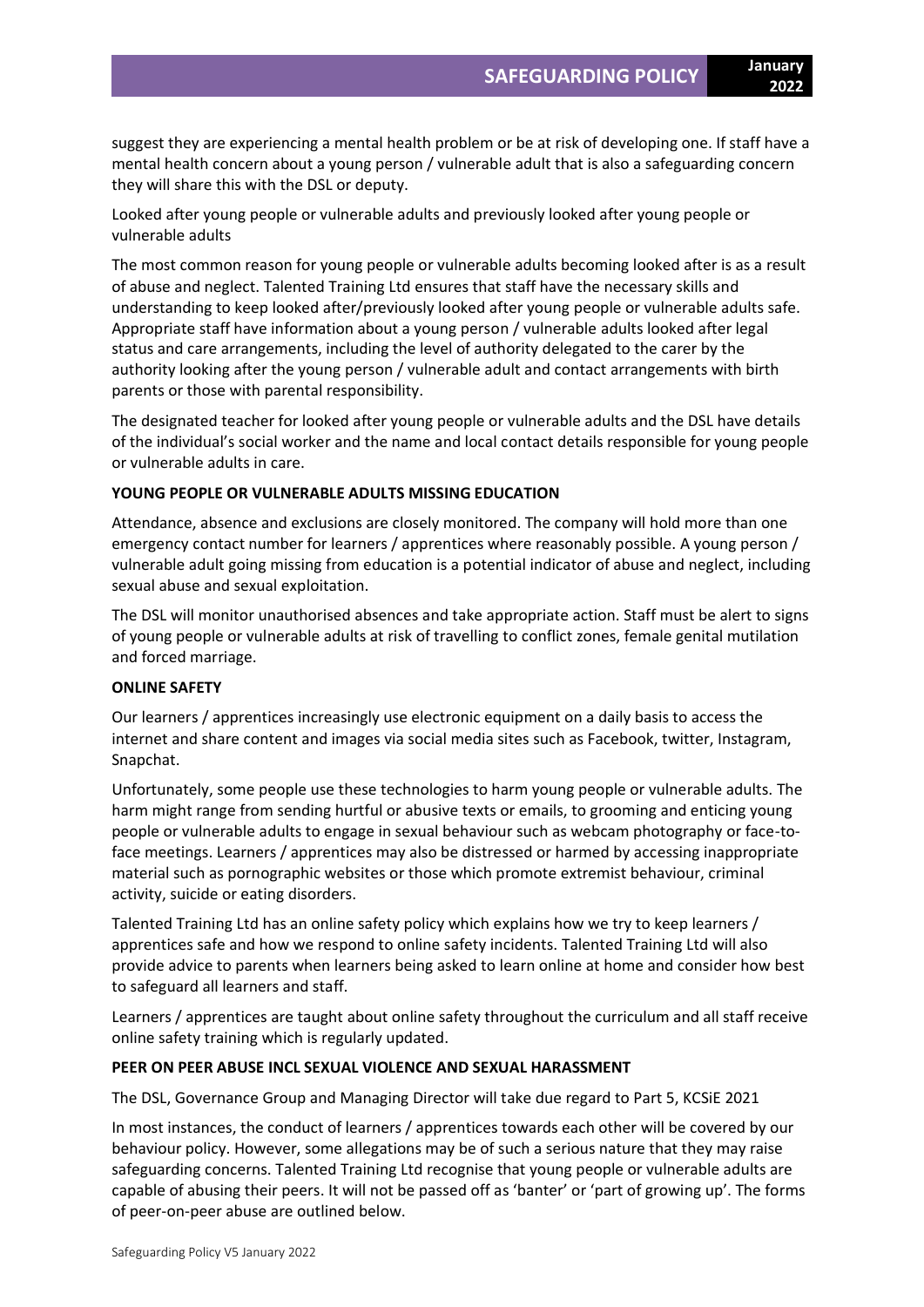- domestic abuse an incident or pattern of actual or threatened acts of physical, sexual, financial and/or emotional abuse, perpetrated by an adolescent against a current or former dating partner regardless of gender or sexuality
- bullying (including cyberbullying, prejudice-based and discriminatory bullying)
- young person / vulnerable adult sexual exploitation young people or vulnerable adults under the age of 18 may be sexually abused in the context of exploitative relationships, contexts and situations by peers who are also under 18
- harmful sexual behaviour Young people or vulnerable adults and young people presenting with sexual behaviours that are outside of developmentally 'normative' parameters and harmful to themselves and others (For more information, please see Appendix 2)
- upskirting which typically involves taking a picture under a person's clothing without them knowing, with the intention of viewing their genitals or buttocks to obtain sexual gratification, or cause the victim humiliation, distress or alarm
- serious youth violence $3 -$  Any offence of most serious violence or weapon enabled crime, where the victim is aged 1-19' i.e., murder, manslaughter, rape, wounding with intent and causing grievous bodily harm. 'Youth violence' is defined in the same way, but also includes assault with injury offences. All staff will receive training so that they are aware of indicators which may signal that young people or vulnerable adults are at risk from, or involved with serious violence and crime
- initiation/hazing type violence and rituals (this could include activities involving harassment, abuse or humiliation used as a way of initiating a person into a group and may also include an online element); and
- consensual and non-consensual sharing of nudes and semi nudes' images and or videos (also known as sexting or youth produced sexual imagery).

The term peer-on-peer abuse can refer to all of these definitions and a young person / vulnerable adult may experience one or multiple facets of abuse at any one time. Therefore, our response will cut across these definitions and capture the complex web of their experiences. There are also different gender issues that can be prevalent when dealing with peer-on-peer abuse (i.e. girls being sexually touched/assaulted or boys being subjected to initiation/hazing type violence).

Talented Training Ltd aims to reduce the likelihood of peer-on-peer abuse through:

- the established ethos of respect, friendship, courtesy and kindness
- high expectations of behaviour
- clear consequences for unacceptable behaviour
- providing an appropriate curriculum which develops learners / apprentices' understanding of healthy relationships, acceptable behaviour, consent and keeping themselves safe
- systems for any learner / apprentice to raise concerns with staff, knowing that they will be listened to, valued and believed
- robust risk assessments and providing targeted work for learners / apprentices identified as being a potential risk to other learners / apprentices and those identified as being at risk.

Research indicates that young people rarely disclose peer on peer abuse and that if they do, it is likely to be to their friends. Therefore, Talented Training Ltd will also educate learners / apprentices

<sup>&</sup>lt;sup>3</sup> [Preventing youth violence and gang involvement](https://assets.publishing.service.gov.uk/government/uploads/system/uploads/attachment_data/file/418131/Preventing_youth_violence_and_gang_involvement_v3_March2015.pdf)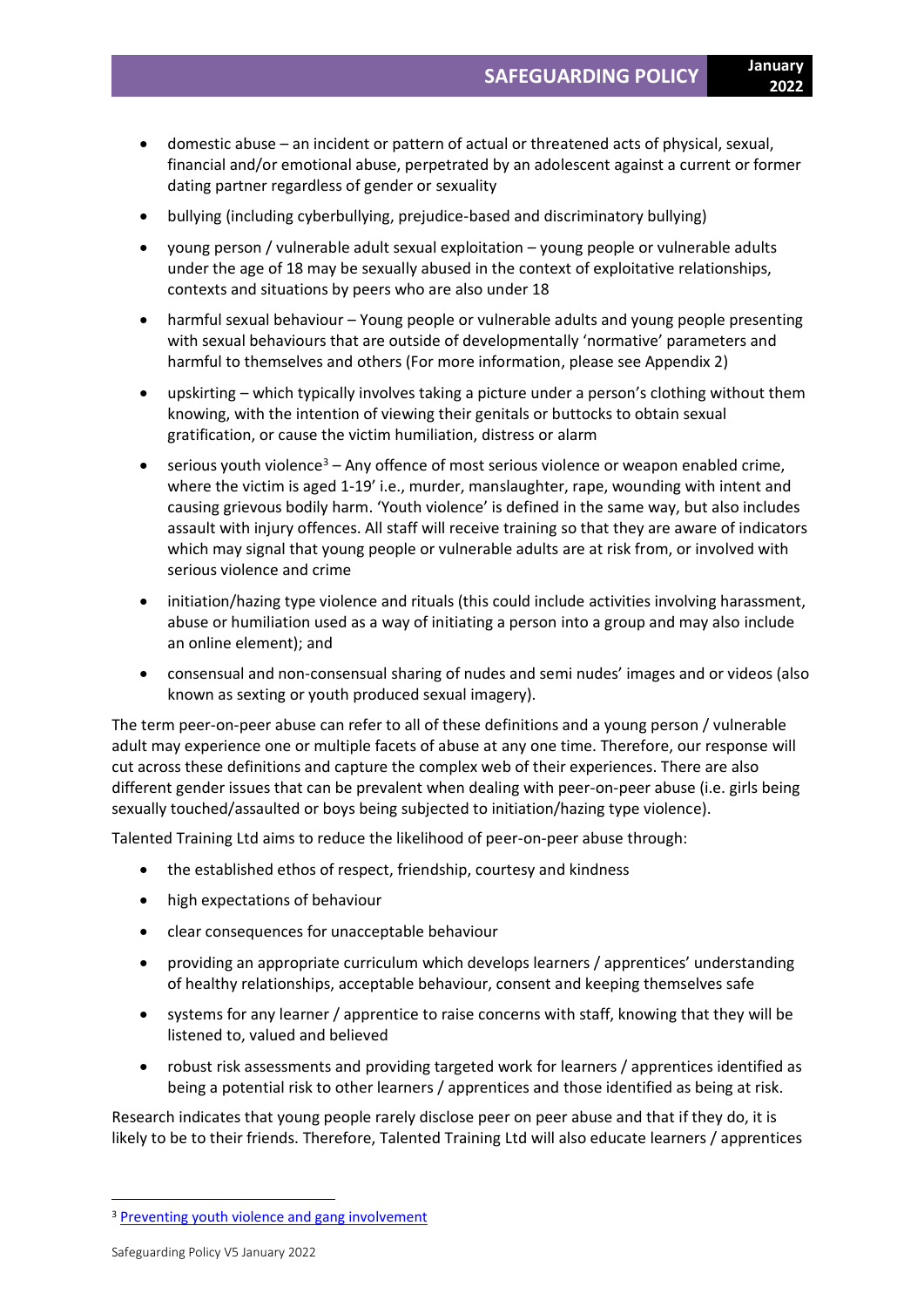in how to support their friends if they are concerned about them, that they should talk to a trusted adult in the company and what services they can contact for further advice.

Any concerns, disclosures, or allegations of peer-on-peer abuse in any form should be referred to the DSL using Talented Training Ltd's set procedures. Where a concern regarding peer-on-peer abuse has been disclosed to the DSL(s), advice and guidance will be sought from MASH and where it is clear a crime has been committed or there is a risk of crime being committed the Police will be contacted.

Working with external agencies the company will respond to the unacceptable behaviour. If an individuals' behaviour negatively impacts on the safety and welfare of other learners / apprentices, then safeguards will be put in place to promote the well-being of the learners / apprentices affected and the victim and perpetrator will be provided with support.

# **YOUTH PRODUCED SEXUAL IMAGERY (SEXTING)**

The practice of young people or vulnerable adults sharing images and videos via text message, email, social media or mobile messaging apps has become commonplace. However, this online technology has also given young people or vulnerable adults the opportunity to produce and distribute sexual imagery in the form of photos and videos. Such imagery involving anyone under 18 is illegal.

Youth produced sexual imagery refers to both images and videos where:

- A person under the age of 18 creates and shares sexual imagery of themselves with a peer under the age of 18.
- A person under the age of 18 shares sexual imagery created by another person under the age of 18 with a peer under the age of 18 or an adult.
- A person under the age if 18 is in possession of sexual imagery created by another person under the age of 18.

All incidents of this nature should be treated as a safeguarding concern and in line with the UKCIS guidance

Cases where sexual imagery of people under 18 has been shared by adults and where sexual imagery of a person of any age has been shared by an adult to a young person is young person / vulnerable adult sexual abuse and should be responded to accordingly. If a member of staff becomes aware of an incident involving youth produced sexual imagery, they should follow the young person / vulnerable adult protection procedures and refer to the DSL as soon as possible. The member of staff should confiscate the device involved and set it to flight mode or, if this is not possible, turn it off. Staff should not view, copy or print the youth produced sexual imagery.

The DSL should hold an initial review meeting with appropriate company staff and subsequent interviews with the young people or vulnerable adults involved (if appropriate). Parents should be informed at an early stage and involved in the process unless there is reason to believe that involving parents would put the young person / vulnerable adult at risk of harm. At any point in the process if there is concern a young person has been harmed or is at risk of harm a referral should be made to MASH or the Police as appropriate.

Immediate referral at the initial review stage should be made to MASH/Police if:

- The incident involves an adult
- There is good reason to believe that a young person has been coerced, blackmailed or groomed or if there are concerns about their capacity to consent (for example, owing to special education needs)
- What you know about the imagery suggests the content depicts sexual acts which are unusual for the individual's development stage or are violent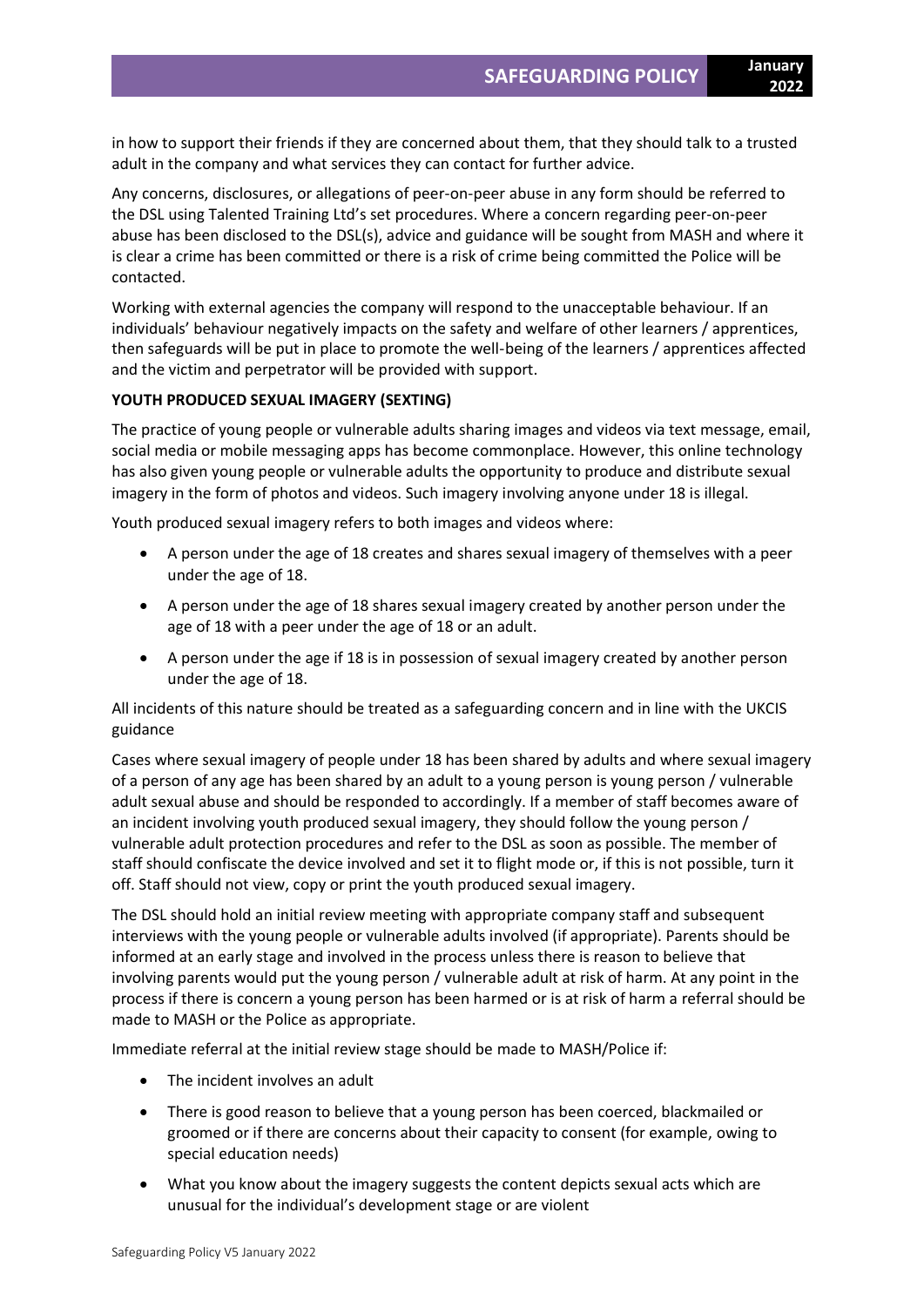- The imagery involves sexual acts
- The imagery involves anyone aged 12 or under
- There is reason to believe someone is at immediate risk of harm owing to the sharing of the imagery, for example they are presenting as suicidal or self-harming.

If none of the above apply then the DSL will use their professional judgement to assess the risk to learners / apprentices involved and may decide, with input from the Director, to respond to the incident without escalation to MASH or the police. Such decisions will be recorded.

In applying judgement, the DSL will consider if:

- there is a significant age difference between the sender/receiver
- there is any coercion or encouragement beyond the sender/receiver
- the imagery was shared and received with the knowledge of the individual in the imagery
- the individual is more vulnerable than usual i.e. at risk
- there is a significant impact on the young people or vulnerable adults involved
- the image is of a severe or extreme nature
- the situation is isolated or if the image been more widely distributed
- there other circumstances relating to either the sender or recipient that may add cause for concern i.e., difficult home circumstances
- the young people or vulnerable adults have been involved in incidents relating to youth produced imagery before.

If any of these circumstances are present the situation will be escalated according to our young person / vulnerable adult protection procedures, including reporting to the police or MASH. Otherwise, the situation will be managed within the company. The DSL will record all incidents of youth produced sexual imagery, including both the actions taken, actions not taken, reasons for doing so and the resolution in line with safeguarding recording procedures.

# **CONFIDENTIALITY**

- Talented Training Ltd recognises that in order to effectively meet a young person's / vulnerable adult need, safeguard their welfare and protect them from harm , we must contribute to inter-agency working in line with Working Together to Safeguard Children (2018) and share information between professionals and agencies where there are concerns.
- All staff must be aware that they have a professional responsibility to share information with other agencies in order to safeguard young person / vulnerable adults and that the Data Protection Act 2018<sup>4</sup> is not a barrier to sharing information where the failure to do so would place an individual at risk of harm.
- All staff must be aware that they cannot promise to keep secrets which might compromise the person's safety or wellbeing.
- However, we also recognise that all matters relating to protection of an individual are personal. Therefore, in this respect they are confidential, and the Director or DSLs will only disclose information about an individual or members of staff on a need-to-know basis.

<sup>4</sup> The UK Data Protection Act 2018 (DPA 2018) is supplementary to the General Data Protection Regulation 2016 (the GDPR) and replaces DPA 1998.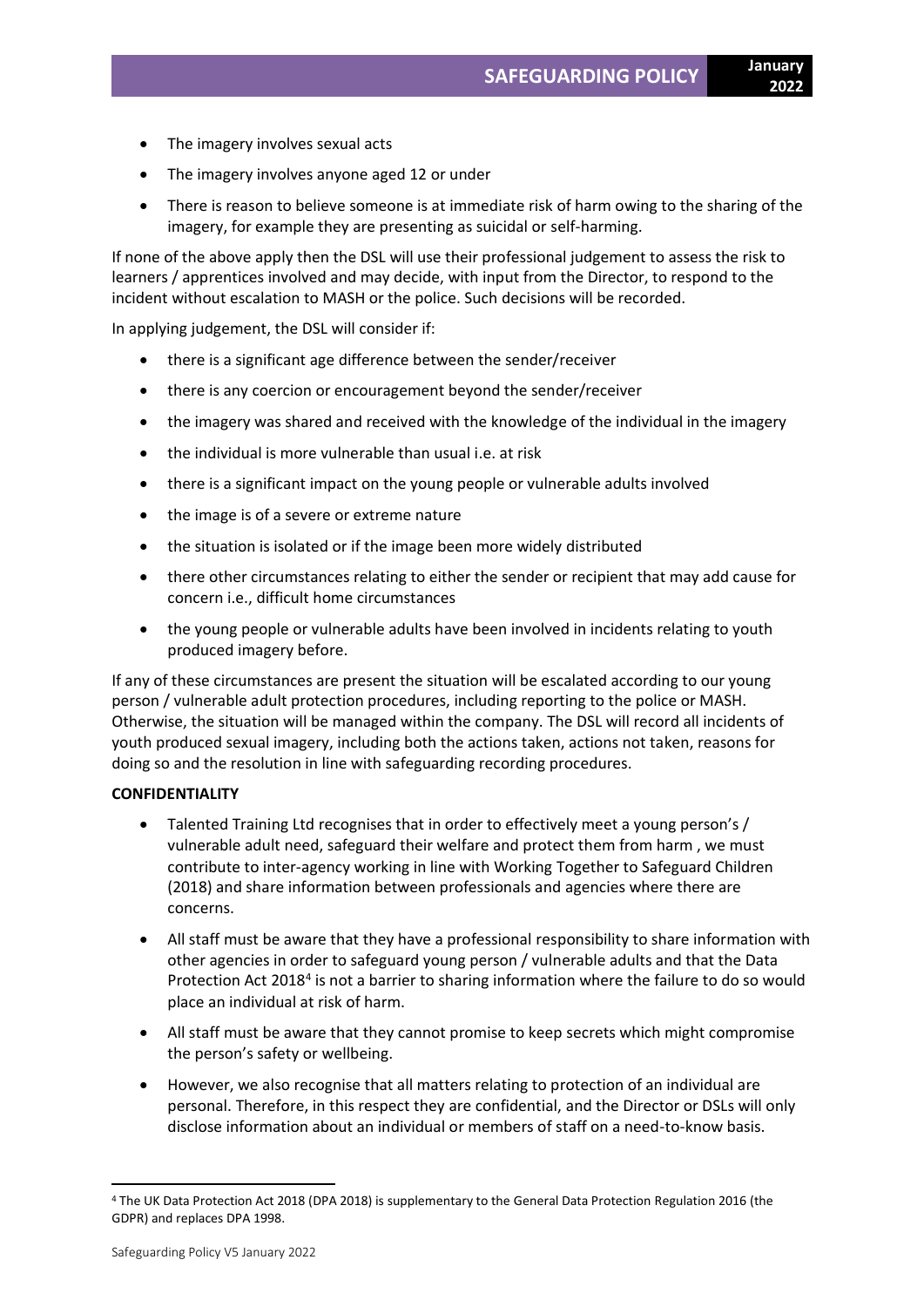If in any doubt about sharing information, staff should speak to the DSL or a deputy. Fears about sharing information must not be allowed to stand in the way of the need to promote the welfare and protect the safety of children, young people and vulnerable adults. (KCSIE 2021)

# **CONFIDENTIALITY AND STORAGE OF SAFEGUARDING REPORTS**

All staff must maintain confidentiality about safeguarding cases and are shared internally on a needto-know basis. Learners must be informed that any disclosures or concerns that are raised cannot be kept secret and may have to be referred to the Designated Safeguarding Lead and external agencies. The safeguarding report must be completed fully and accurately, using word for word information wherever possible. This must be saved using a password protection and emailed within the same day to the Designated Safeguarding Lead. The DSL will keep a central record of all safeguarding reports that are in a lockable cabinet or restricted access online folder that complies with GDPR. Active cases will be regularly reviewed and updated as necessary for each individual circumstance and closed cases will be signed off by the DSL and archived.

### **RESPONSIBILITIES**

Senior Management Team

- The Senior Management Team are responsible for understanding the nature of the threat and the risks of extremism and radicalisation within Talented Training Ltd
- They will ensure that Talented Training Ltd effectively manage risks and is able to deal appropriately with issues of radicalisation and extremism by:
	- o creating an ethos which upholds core values of shared responsibility and wellbeing for all, while promoting respect, equality and diversity and understanding
	- o adopting stringent and transparent safeguarding/prevent duty practices which recognise, support and protect individuals who might be susceptible to radicalisation
	- o sharing information about safeguarding/prevent duty and good practice with other key stakeholders and external agencies
	- o providing training opportunities for staff and volunteers to enable them to continually update their safeguarding and prevent knowledge
	- o sharing information and concerns with agencies who need to know and ensuring we involve learners, parents, staff and others in an appropriate way
	- o providing effective management for staff and volunteers through supervision, support and training
	- o ensuring plans are in place to minimise the potential for acts of violent extremism.

Designated Safeguarding / Prevent Lead

- The designated lead Anita Fresson, is the single point of contact for Safeguarding and Prevent, to support the Senior Management Team to fulfil their responsibilities and to ensure that:
	- o this policy is implemented across the organisation
	- o any concerns are shared with the relevant organisations in order to minimise the risk of people becoming involved in terrorism
	- o appropriate training is in place that is relevant and regularly reviewed and updated
	- $\circ$  develop and work with partners and support networks to ensure up to date information and resources are received, acted on and cascaded
	- o practices are reported on for the Senior Management Team and the Board of Trustees on a quarterly basis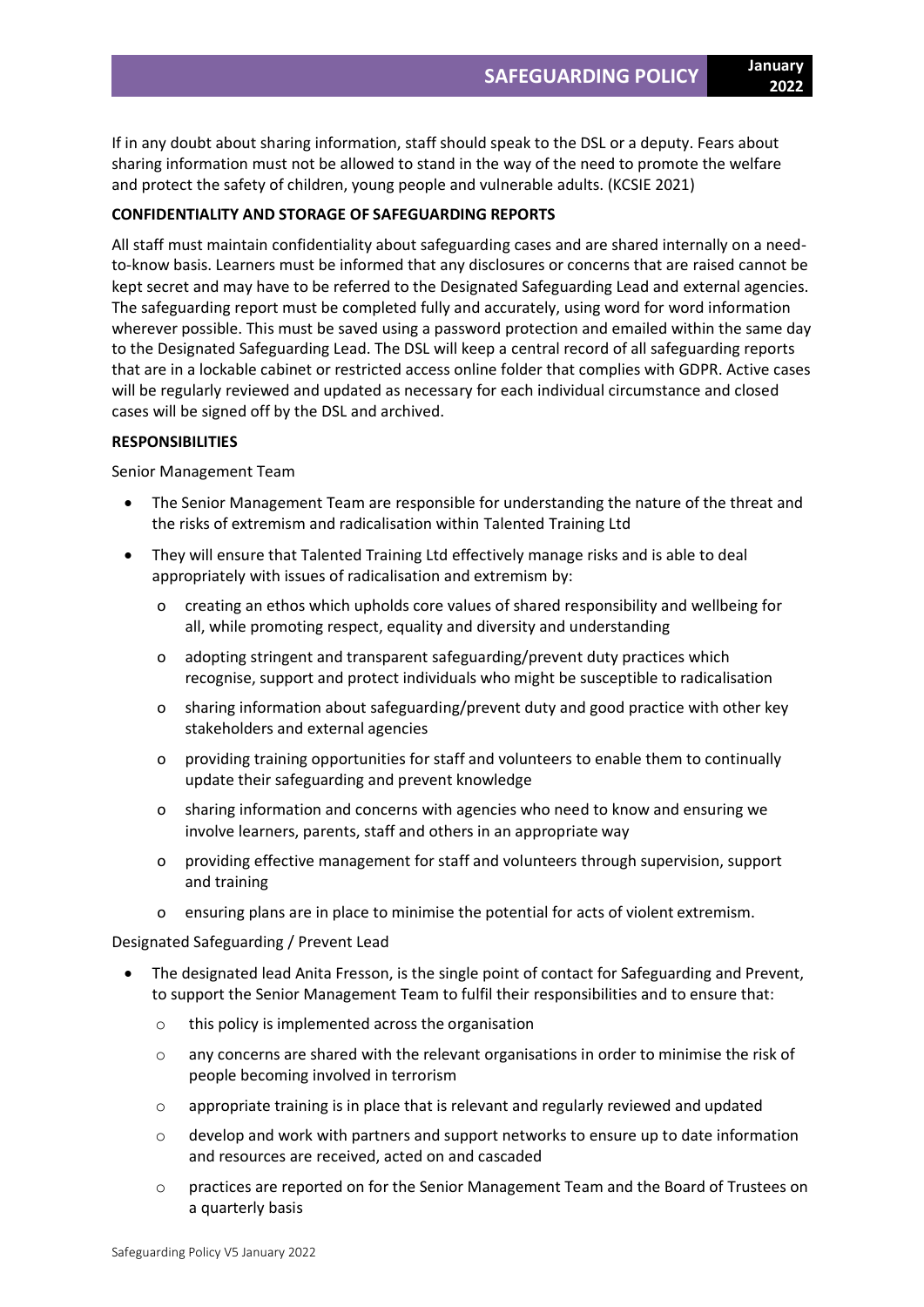- o reviews the implementation and effectiveness of the policy on an annual basis
- o Take lead responsibility for managing young person / vulnerable adult protection issues and cases in their centre, operation or team.
- o Provide advice and support to other staff, making referrals to and liaising with external parties as necessary, such as the local authority and other agencies, like the DBS or Police.
- o Be aware of local safeguarding and referral procedures, the Local Safeguarding Young people or vulnerable adults' Board (LSCB) and Safeguarding Adults Board (SAB).
- $\circ$  Ensure that appropriate information is available at the time of a referral and that the referral is confirmed in writing, under confidential cover as quickly as possible (e.g., within a workingday).
- o Liaise with the local designated officer over safeguarding issues and in all cases where allegations relate to an employee or member of staff.
- o Keep the Safeguarding & Prevent Risk Register updated at all times with all concerns, no matter how major or minor the concern
- o Deal with the aftermath of an incident in the organisation.
- o Attend regular training and networking events relating to safeguarding issues.
- o Ensure the effective and consistent communication and embedding of safeguarding policies within their operation/team.
- o Ensure that learners/service users and their parents/guardians/carers know where to go if they need support or have concerns about the behaviour of an employee, contractor or volunteer.
- o Provide regular briefings and updates at staff meetings to ensure that all staff are kept up to date and regularly reminded of their responsibilities.
- o Have an awareness of vulnerable service users within their operation.
- o Ensure that all staff know how to raise concerns about people who are vulnerable or at risk of abuse and neglect.
- o Ensure that all staff know how to assess the risk of young people or vulnerable adults being drawn into terrorism and understand how to identify individual young people or vulnerable adults who may be at risk of radicalisation and what to do to support them.

# The Deputy Designated Safeguarding Lead(s): Naseem Shah

• The Deputy DSL is trained to the same standard as the Designated Safeguarding Lead and, in the absence of the DSL, carries out those functions necessary to ensure the ongoing safety and protection of learners / apprentices. In the event of the long-term absence of the DSL the deputy will assume all of the functions above.

HR Department

- The HR department monitors and records the DBS process for employees, casuals, volunteers and self-employed contractors
- The HR department also ensures that Safeguarding and Prevent training is provided and completion is monitored
- The HR department provides advice and guidance to managers on safeguarding issues in relation to recruitment, employees and volunteers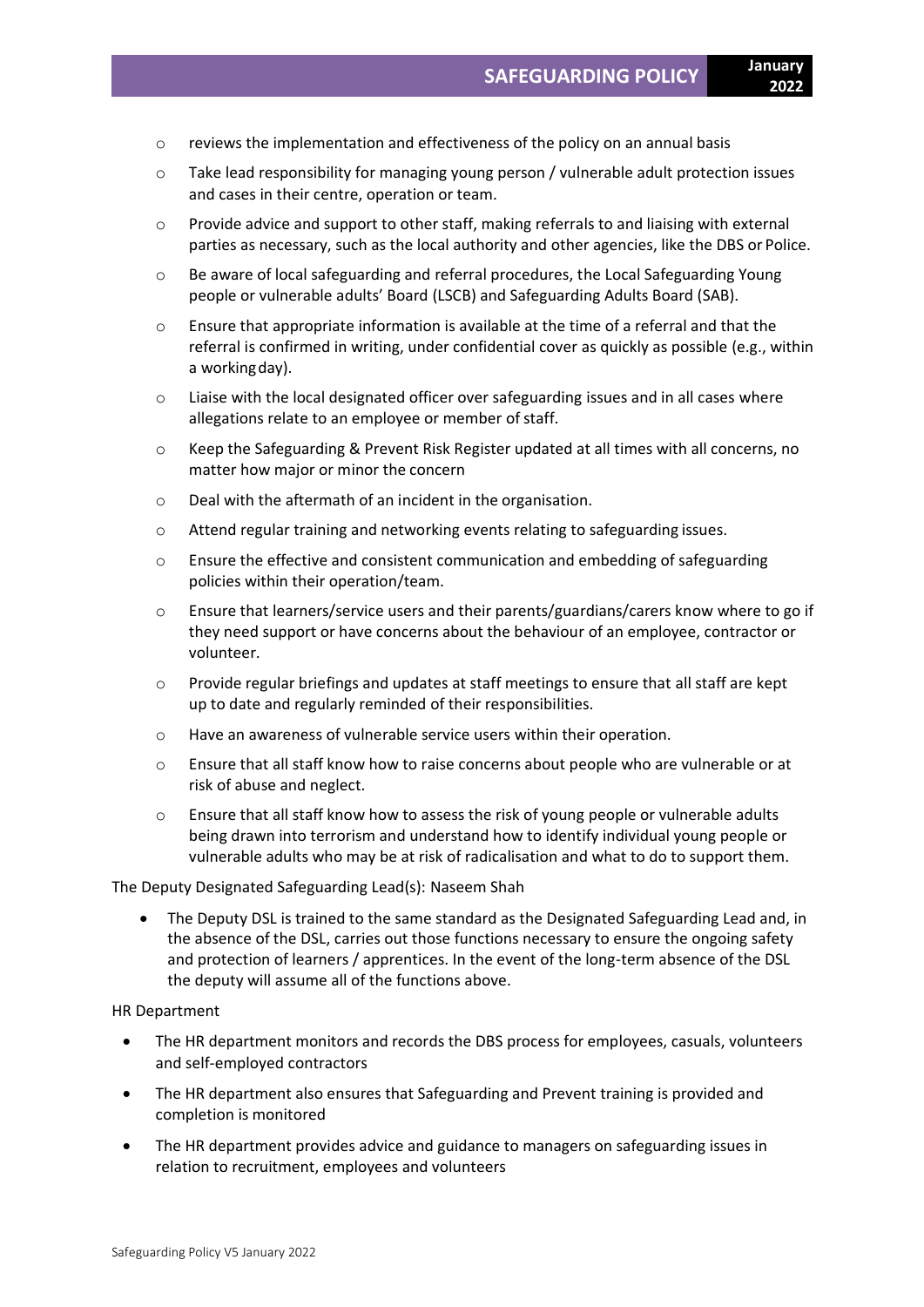Line Managers

- Support and encourage completion of required Safeguarding Awareness and Prevent Training
- Ensure all direct reports working in a regulated activity have read and familiarised themselves with Part 1 of the statutory guidance Keeping Children Safe in Education (September 2021)
- Adopt Talented Training Ltd's culture of vigilance and lead by example

# **Training and Learning Staff**

- Teaching and learning staff will be involved in the delivery of a learning and apprenticeship curriculum which promotes knowledge, skills and understanding to build the resilience of learners, promote British values and enable them to challenge extremist views. This will include:
	- $\circ$  embedding equality, diversity and inclusion, wellbeing and community cohesion
	- $\circ$  promoting wider skill development such as social and emotional aspects of learning and the strengthening of critical thinking skills
	- o recognising local needs, challenging extremist narratives, stereotypes and anti-social behaviour and by promoting universal rights
	- o encouraging active citizenship and participation
	- $\circ$  promoting values of openness and respect and facilitating opportunities to contribute, challenge and debate
	- $\circ$  responding appropriately to events in local, national or international news that may impact on learners and communities making sure that learners are supported and listened to and are helped to access support internally and/ or through community partner.

Employees, self-employed and volunteers

- All employees are required to familiarise themselves with this policy and procedure and follow this at all times
- If you have concerns about the welfare of a young person / vulnerable adult, young person or vulnerable adult and believe that they may be at risk of, you must share that concern confidentially with a local safeguarding lead immediately
- Any information shared should always be accurate, up to date and shared appropriately and securely with only the person or people who need to know and limited to information relevant for the purpose. If you have any doubts about when to share safeguarding information, discuss the situation with a safeguarding lead
- Everyone must complete their required Safeguarding Awareness and Prevent Training to help increase their knowledge of safeguarding and prevent issues
- Everyone working in a regulated activity must read and familiarise themselves with the statutory guidance Keeping Children Safe in Education (September 2021)
- If you feel that you could benefit from further training on safeguarding or young person / vulnerable adult protection, then please contact your Safeguarding Lead

# **SAFER RECRUITMENT PROCEDURES**

Talented Training Ltd takes appropriate measures to ensure the appointment of new staff is in line with a safer recruitment practice<sup>5</sup> which includes scrutinising applicants, verifying identity and

<sup>5</sup> Also reference Safeguarding Vulnerable Groups Act 2006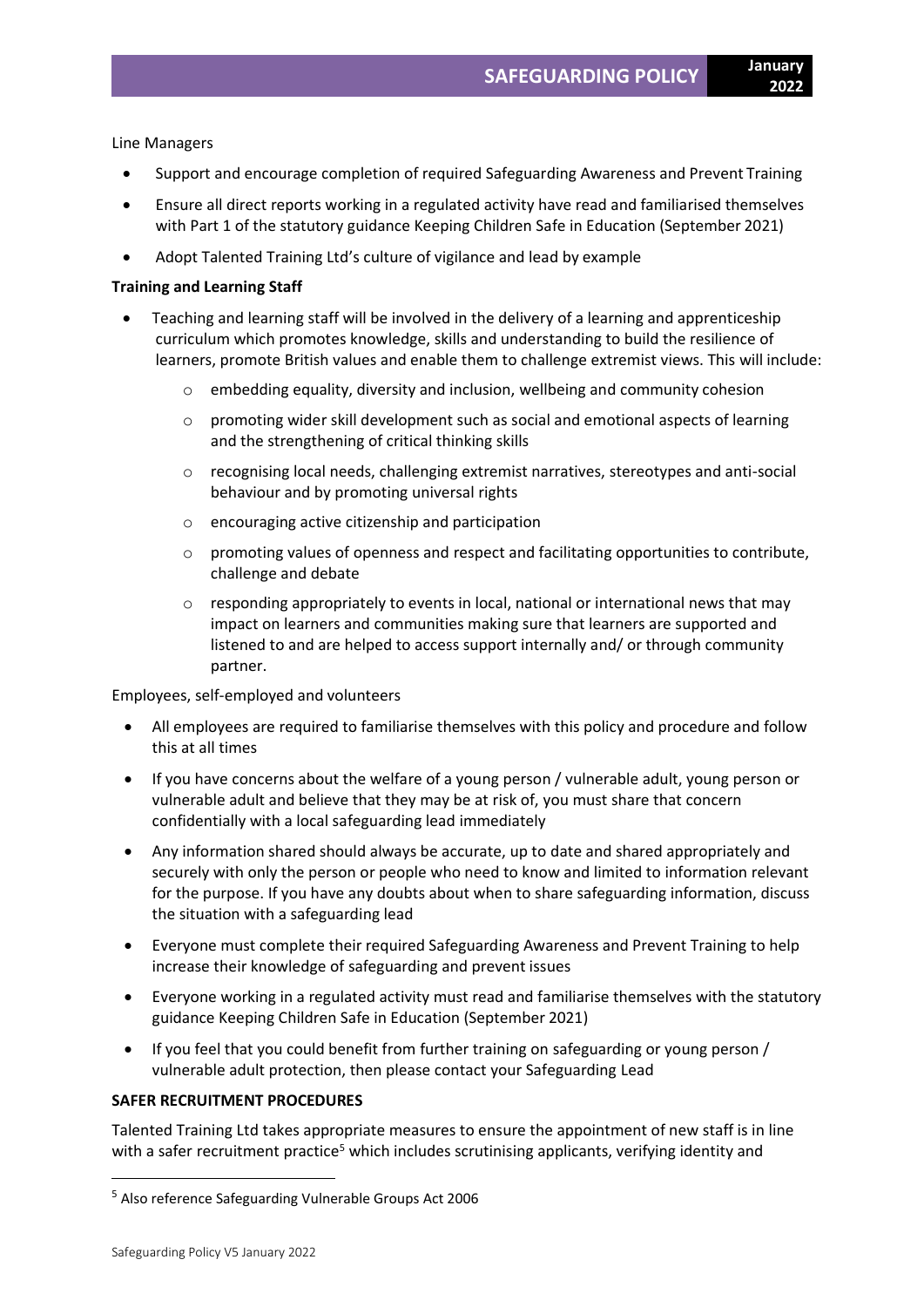qualifications, obtaining professional and character references, checking previous employment history and ensuring they have the health and physical capacity for the job.

We will prevent people who pose risks to children, young people and vulnerable adults from working at our company by making sure that all individuals working in any capacity at Talented Training Ltd have been subjected to relevant safeguarding checks and risk assessment in line with *[Keeping](https://assets.publishing.service.gov.uk/government/uploads/system/uploads/attachment_data/file/1007260/Keeping_children_safe_in_education_2021.pdf)  [Children Safe in Education: Statutory Guidance for Schools and Colleges, September 2021.](https://assets.publishing.service.gov.uk/government/uploads/system/uploads/attachment_data/file/1007260/Keeping_children_safe_in_education_2021.pdf)* We will ensure that agencies and third parties supplying staff provide us evidence that they have made the appropriate level of safeguarding checks on individuals working at the company. The single central record must cover the following people: all staff, agency and third-party and supply staff who work at Talented Training Ltd.

Applicants seeking employment under the Skilled Worker Route (replaces existing *Tier 2 route)* for education, health or social care sectors will be required to provide a criminal record certificate. Guidance will be checked regularly for any updates $6$ 

Every job description and person specification, and job advertisement will have a clear statement about the safeguarding responsibilities of the post holder. The company website will echo this within our 'work for us' section.

We will ensure that at least one member of every interview panel has completed safer recruitment training within the last 5 years and will ask a min of 2 safeguarding questions. Training on safeguarding current practice must be completed within 2 weeks of starting with the organisation and must be updated every 2 years.

We have a procedure in place to manage allegations against members of staff, supply staff and volunteers. There is an agreed staff behaviour policy code of conduct) which is compliant with 'Safer Working Practices', and includes - acceptable use of technologies, staff/learner relationships and communications including the use of social media.

# **RECRUITMENT OF STAFF WITH CRIMINAL CONVICTIONS**

The Rehabilitation of Offenders Act 1974 (ROA) entitles all employers to take into account unspent convictions when determining whether an applicant is suitable for the role applied for. Talented Training Ltd will not discriminate unfairly against applicants with a criminal record. Having a criminal record will not necessarily bar an applicant from working for Talented Training Ltd, the nature of a disclosed conviction and its relevance to the post in question, will be considered.

Where a conviction has been disclosed in an individual's application for a post at the company, a discussion will take place regarding the offence and its relevance to the position. Failure to reveal information relating to convictions could lead to withdrawal of an offer of employment.

Talented Training Ltd uses the Disclosure and Barring Service (DBS) to obtain information to enable it to assess the suitability of applicants for employment in positions of trust. The company complies fully with the DBS code of practice and does not discriminate unfairly against any subject of a DBS disclosure on the basis of conviction or other information revealed.

The only circumstances in which an employer may not legally recruit a person with a certain type of offending history, is where the offending history has led to the individual being barred from regulated activity with either [children,](https://assets.publishing.service.gov.uk/government/uploads/system/uploads/attachment_data/file/550197/Regulated_activity_in_relation_to_children.pdf) [adults](https://assets.publishing.service.gov.uk/government/uploads/system/uploads/attachment_data/file/216900/Regulated-Activity-Adults-Dec-2012.pdf) or both. If you are recruiting for a role that is defined as regulated activity with children or adults, it is your responsibility to check the barred status of your employees and you may not employ a person who has been barred from working with the relevant group.

<sup>6</sup> [https://www.gov.uk/government/publications/criminal-records-checks-for-overseas-applicants/guidance-on](https://www.gov.uk/government/publications/criminal-records-checks-for-overseas-applicants/guidance-on-the-application-process-for-criminal-records-checks-overseas)[the-application-process-for-criminal-records-checks-overseas](https://www.gov.uk/government/publications/criminal-records-checks-for-overseas-applicants/guidance-on-the-application-process-for-criminal-records-checks-overseas)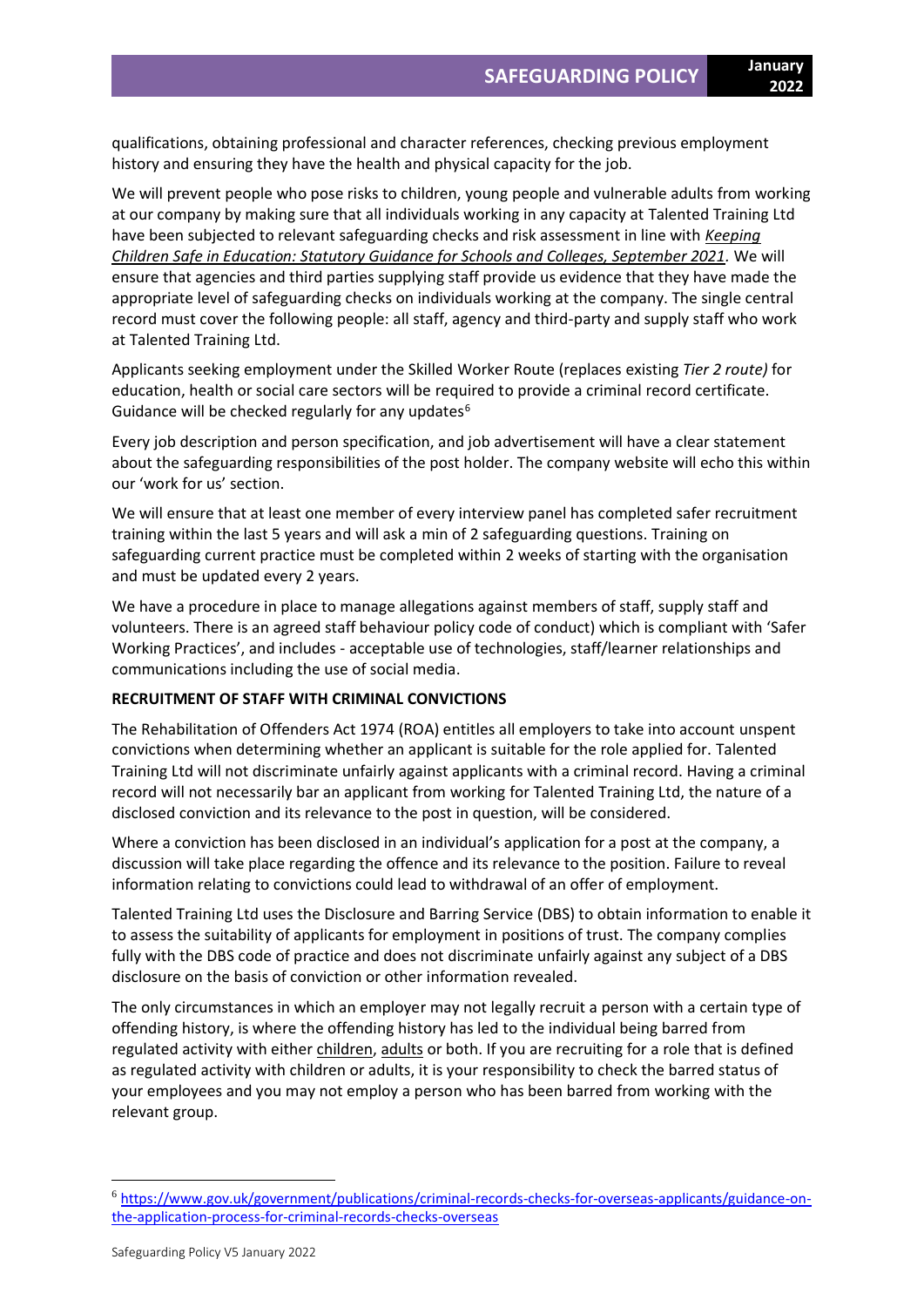Talented Training Ltd complies with the DBS code regarding the secure storage, handling, use, retention & disposal of DBS disclosures and disclosure information and with its obligations under the Data Protection Act.

# **STAFF LEARNING AND DEVELOPMENT**

Learning about safeguarding is given a high priority at Talented Training Ltd. Expertise is extended effectively, and internal capacity is built up through performance management. Managers ensure that all staff regularly undertake a comprehensive range of learning to promote safe practice in and off site.

All new staff to the company have a comprehensive induction, this includes reading and understanding:

- i. Information sharing: advice for practitioners who are providing safeguarding services
- ii. Part one and Annex A of 'Keeping children safe in education, September 2021'
- iii. Company Behaviour Policy
- iv. Staff Code of Conduct
- v. This Safeguarding & Child Protection Policy
- vi. The role of the designated safeguarding lead

Designated staff are trained in specialist areas of work, such as:

- i. Designated Safeguarding Lead
- ii. Mental Health Champion
- iii. Domestic Abuse Champion etc.
- iv. Designated Teacher for Looked After Children

A variety of learning materials on safeguarding are made available to ensure staff continually develop their understanding and practice around safeguarding, these include:

- i. Safeguarding in Education Bulletins
- ii. Multi-Agency Learning and Development Programme
- iii. Leaflets
- iv. Mentoring
- v. Online learning
- vi. Posters in the staff room detailing referral processes and key topics
- vii. Shadowing
- viii. Staff handbook
- ix. Staff induction pack
- x. Standing agenda item staff meetings
- xi. In-house training
- xii. Video
- xiii. Workbooks
- xiv. NSPCC (monthly) and email updates for staff and governors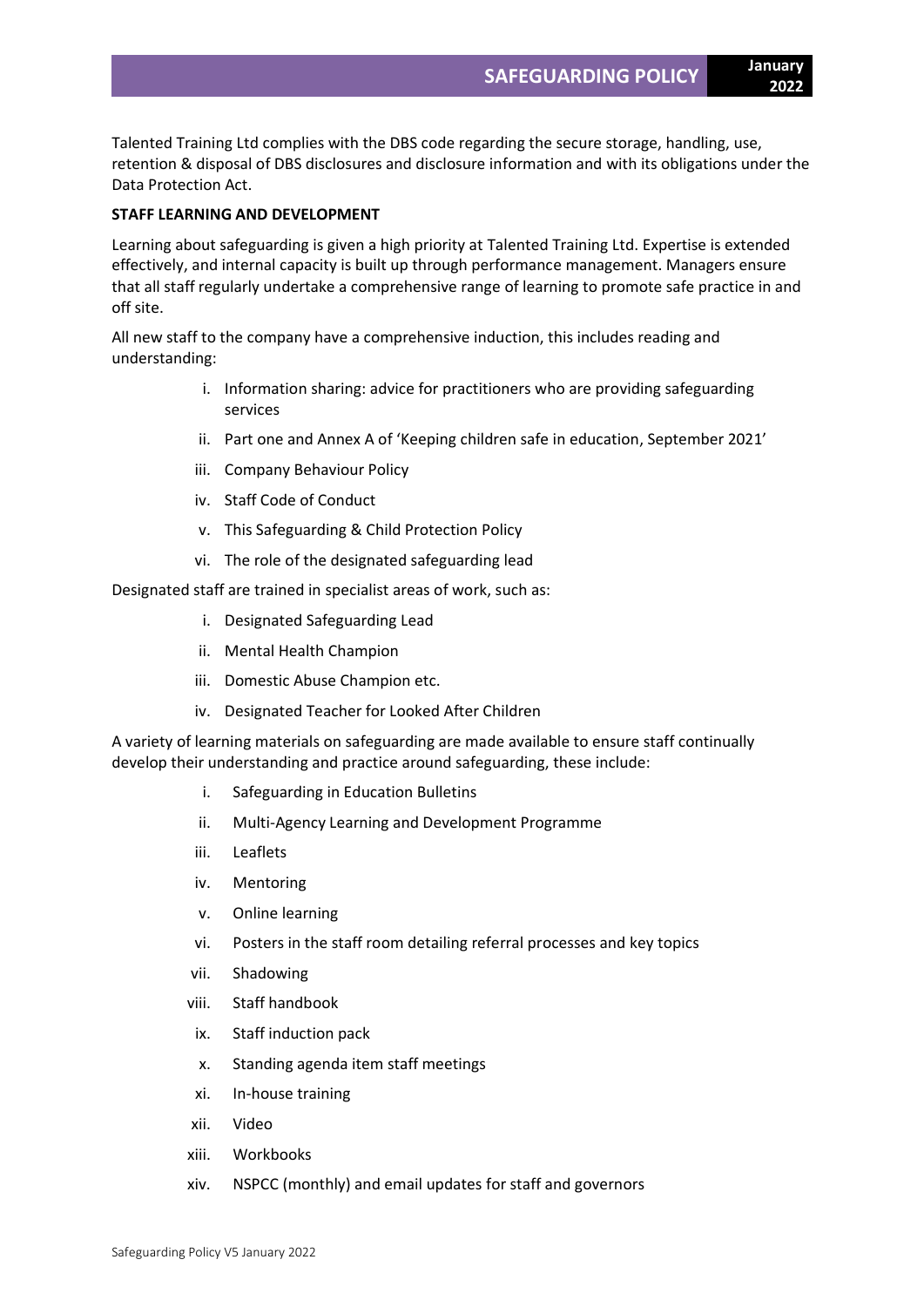All learning and training are documented as part of the member of staff's personnel file, which also helps us map learning needs across the staff team for further development. A checklist is used as part of the induction process, and thereafter in the performance management process to ensure all compulsory learning has taken place. Safeguarding is always re-visited at least on an annual basis in staff performance management sessions, to ensure they are as confident and competent in carrying out their safeguarding responsibilities as they possibly can be.

All staff should know what to do if a young person / vulnerable adult tells them he/she/they are being abused, exploited, or neglected including peer on peer abuse. Staff should know how to manage the requirement to maintain an appropriate level of confidentiality. This means only involving those who need to be involved, such as the designated safeguarding lead. Staff should never promise a young person / vulnerable adult that they will not tell anyone about a report of any form of abuse, as this may ultimately not be in their best interests.

All staff should be able to reassure victims that they are being taken seriously and that they will be supported and kept safe. A victim should never be given the impression that they are creating a problem by reporting abuse, sexual violence or sexual harassment. Nor should a victim ever be made to feel ashamed for making a report.

- 2. All staff should be aware that young person / vulnerable adult can abuse other young person / vulnerable adult (often referred to as peer-on-peer abuse). And that it can happen both inside and outside of the training centre and online. It is important that all staff recognise the indicators and signs of peer-on-peer abuse and know how to identify it and respond to reports.
- 3. All staff should understand, that even if there are no reports in company it does not mean it is not happening, it may be the case that it is just not being reported. As such it is important if staff have any concerns regarding peer-on-peer abuse, they should speak to their Designated Safeguarding Lead (or deputy).
- 4. As and when required, other external agencies may be consulted to assist with staff learning and development.

# **PROMOTING SAFEGUARDING AND THE WELFARE OF LEARNERS**

The safeguarding agenda involves the protection of young people or vulnerable adults and adults at risk but also requires providers to promote and encourage the welfare of learners as a preventative measure to harm. This is achieved at Talented Training Ltd by:

- A culture of vigilance that is taken seriously by senior managers and included within meeting agendas
- Safeguarding training is included within staff and learner inductions and reinforced in both handbooks
- Embed into the curriculum including relevant focus topics such as online safety, lone working, self-care and stress management, fraudulent activity and scams, harassment at work, financial abuse, the prevent agenda and health and safety.
- Embed into the curriculum the promotion of equality and diversity and British Values to reinforce the acceptance of a diverse community and following the expectations of a British citizen.

# **USE OF EXTERNAL AGENCIES AND SPEAKERS**

At Talented Training Ltd we encourage the use of external agencies or speakers to enrich the experiences of our learners; however, we will positively vet those external agencies, individuals or speakers who we engage to provide such learning opportunities or experiences for our learners.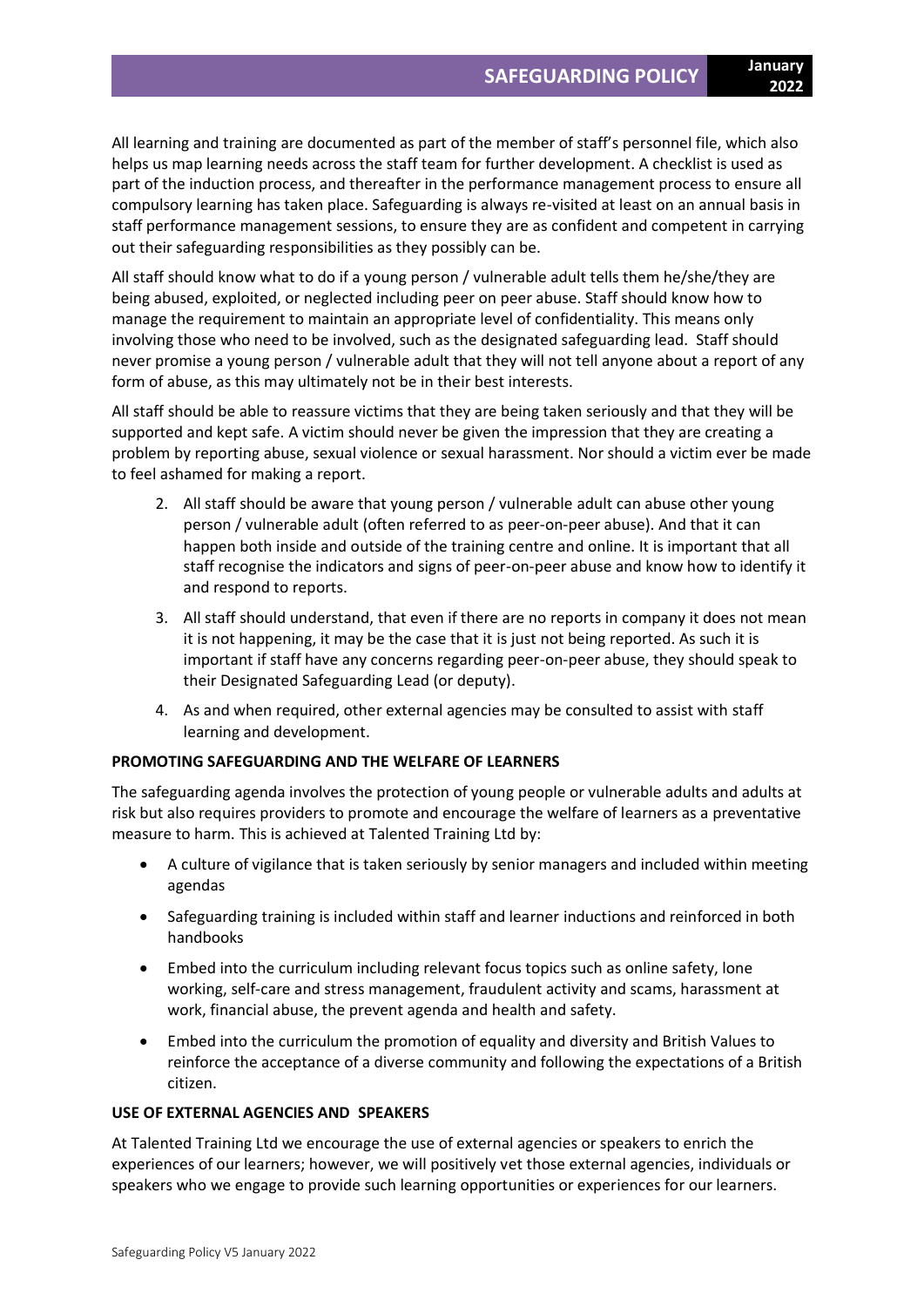Such vetting is to ensure that we do not unwittingly use agencies that contradict each other with their messages or that are inconsistent with, or are in compete opposition to, our values and ethos. Talented Training Ltd will assess the suitability and effectiveness of input from external agencies or individuals to ensure that:

- Any messages communicated to learners are consistent with the ethos of the company and do not marginalise any communities, groups or individuals
- Any messages do not seek to glorify criminal activity or violent extremism or seek to radicalise learners through extreme or narrow views of faith, religion or culture or other ideologies
- Activities are matched to the needs of learners
- Activities are carefully evaluated by Talented Training Ltd to ensure that they are effective

We recognise, however, that the ethos of our Company and learning is to encourage learners to understand opposing views and ideologies, appropriate to their age, understanding and abilities, and to be able to actively engage with them in informed debate, and we may use external agencies or speakers to facilitate and support this. Therefore, by delivering a broad and balanced tutorial programme, augmented by the use of external sources where appropriate, we will strive to ensure our learners recognise risk and build resilience to manage any such risk themselves where appropriate to their age and ability but also to help learners develop the critical thinking skills needed to engage in informed debate.

# **WHISTLE BLOWING**

Whistle blowing protects all staff, contractors and learners from fear of victimisation or discrimination when raising serious concerns. It is intended to enable a safe environment to encourage discussions rather than allowing these to be overlooked or discussed externally. Anyone who raises a genuine concern will have significant legal protection under the Employment Rights Act 1996 – Part IVA, Part V and Part X and the Public Interest Disclosure Act 1998. The concern should be raised with the Managing Director who will conduct any internal investigations in line with the organisation's procedures.

# **MANAGING ALLEGATIONS AGAINST STAFF**

Any suspicion, allegation, or actual abuse of a learner by a member of staff must be reported to the Designated Safeguarding Lead as soon as possible and in any case that same day of the initial concern arising. The member of staff raising the concern should follow the standard safeguarding process and complete the report form. The Designated Safeguarding Lead shall:

- Take such steps, as they consider necessary to ensure the safety of the learner in question and any other person who is considered at risk.
- Immediately notify the Managing Director who will follow procedures to inform the member of staff that they may be suspended on full pay pending an investigation. The length of any suspension will be in line with organisational policies and will be as short as possible while ensuring the safety of the learner.
- Report the matter to the Local Authority Safeguarding Board and if necessary, the DBS.
- Any investigation relating to a member of staff will follow organisational procedure
- Once the outcome is determined the Managing Director will take action in line with its disciplinary policies if necessary.

# **LONE WORKING**

Talented Training Ltd recognises it has a responsibility for the health, safety and welfare of all workers including contractors and those who are self-employed. The specific risks involved with lone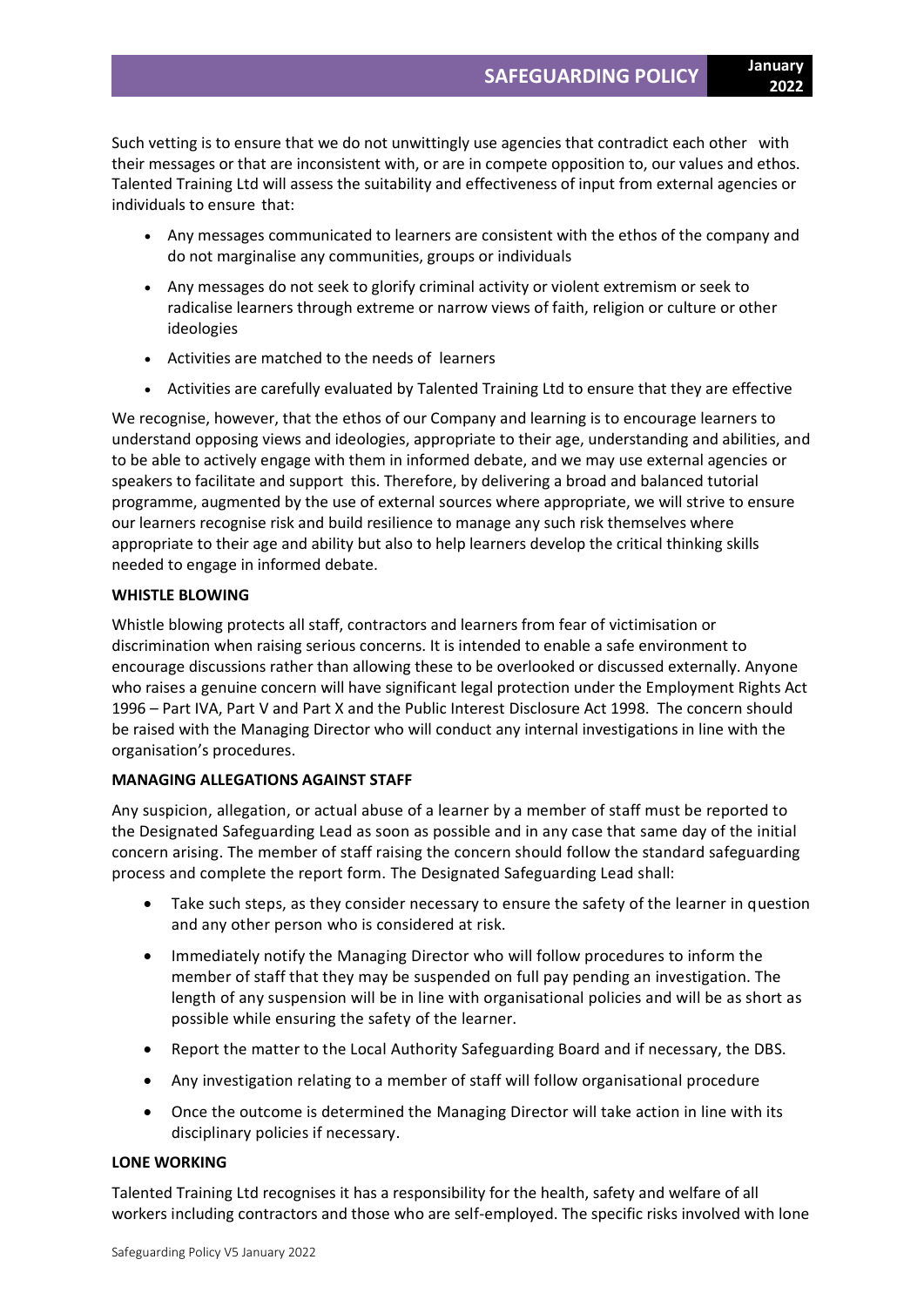working are assessed in consultation with employees and recorded in an annual risk assessment. Actions to reduce and control the risks will include as a minimum:

- Managers at Talented Training Ltd use a system that clearly identifies where are all employees are located on each day, contact details, times of sessions, list of learners in the group
- Employees are accompanied to any new venues on the first day of delivery by another member of Talented Training Ltd
- The venue is aware of the employee's visit, number of learners expected and have contact details of managers at Talented Training Ltd
- The employee and on duty Designated Safeguarding Lead have each other's contact details
- The employee is aware of the domestic and health and safety arrangements at the venue
- High risk learners are assessed, and team teaching/coaching is considered
- Vulnerable employees such as those with disabilities, medical conditions, pregnancy or English as a second language will require further measures put in place
- The staff induction and handbook include expectations and procedures for lone workers
- Managers at Talented Training Ltd will periodically monitor lone workers through visits, observations and other contact via phone, text and email

### **CONFIDENTIALITY, SHARING INFORMATION AND GDPR**

All staff will understand that protection issues warrant a high level of confidentiality, not only out of respect for the individual and staff involved but also to ensure that information being released into the public domain does not compromise evidence.

All staff at Talented Training Ltd should be proactive in sharing as early as possible to help identify, assess and respond to risks or concerns about the safety and welfare of young people and vulnerable adults when problems are first emerging, or where a young person / vulnerable adult is already known to local authority social care.

Staff should only discuss concerns with the DSL, Director. That person will then decide who else needs to have the information and they will disseminate it on a 'need-to-know' basis. Information will be stored and handled in line with the Data Protection Act 2018<sup>7</sup> and HM Government Information Sharing and Advice for practitioners providing safeguarding services to young person / vulnerable adults, parents and carers, July 2018

Information sharing is guided by the following principles:

- necessary and proportionate
- relevant
- adequate
- accurate
- timely
- secure

Fears about sharing information cannot be allowed to stand in the way of the need to promote the welfare and protect the safety of young people and vulnerable adults (KCSIE, 2021).

<sup>7</sup> The UK Data Protection Act 2018 (DPA 2018) is supplementary to the General Data Protection Regulation 2016 (the GDPR) and replaces DPA 1998.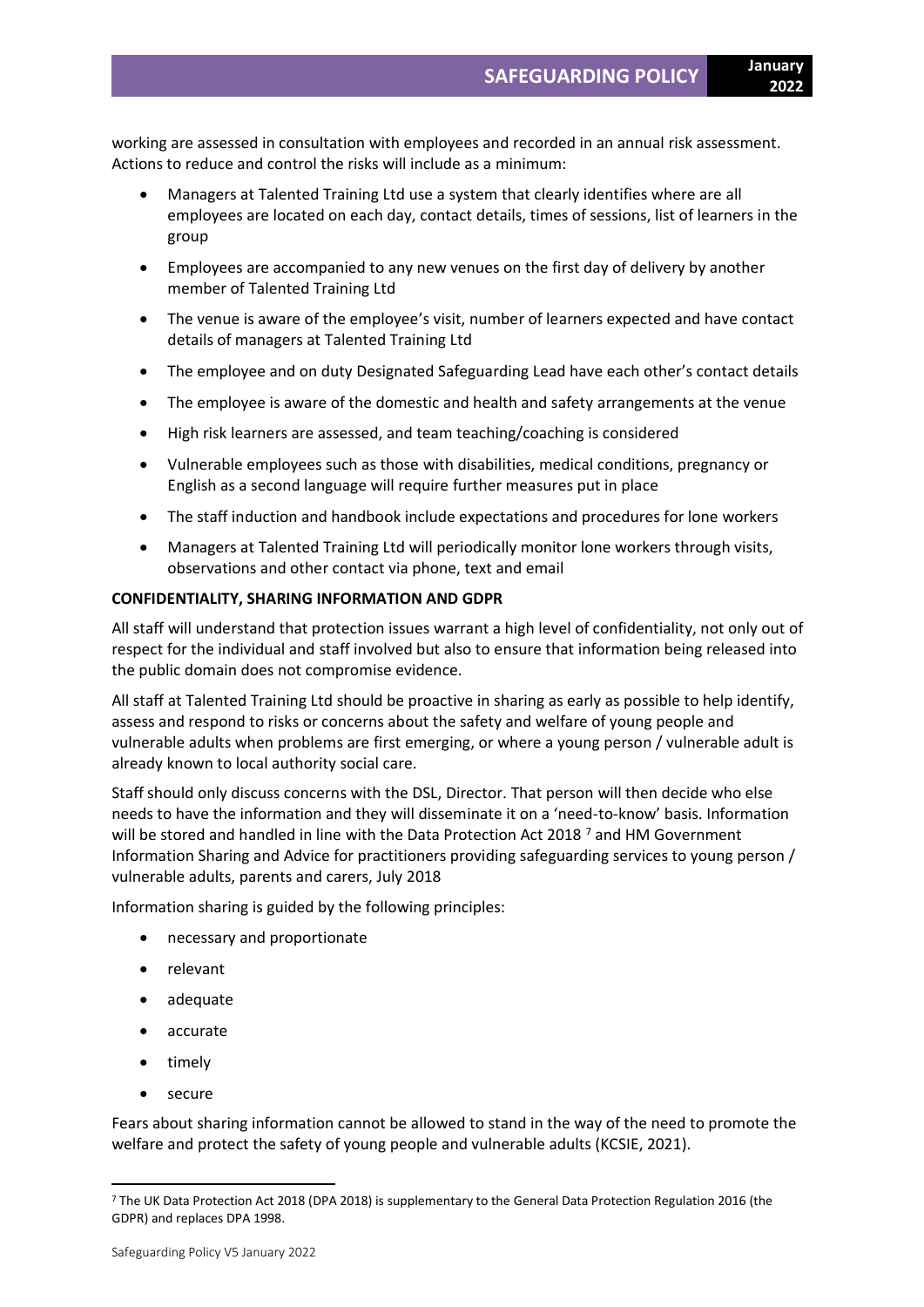### **COMPLAINTS**

If staff or learners have a complaint about this safeguarding policy, they should refer to the organisation's complaints policy.

If a member of staff or learner feels the organisation or other external agencies are not handling a safeguarding concern appropriately, they should contact the Local Authority Safeguarding Board.

### **MONITORING AND REVIEW OF THE POLICY**

Talented Training Ltd will review its policies and procedures to ensure that they comply with the relevant legislation. The Safeguarding Policy will be reviewed annually and updated in line with legal or statutory requirements or to remedy any deficiencies or weakness in regard to young person / vulnerable adult and adults at risk protection arrangements that are identified without delay.

This policy will be reviewed on an annual basis or following changes to Government updates and statutory guidance in relation to COVID-19 and company risk assessment policies and processes.

Managing Director's Signature

M. United

Marios Chrysostomou Date: 01/01/2022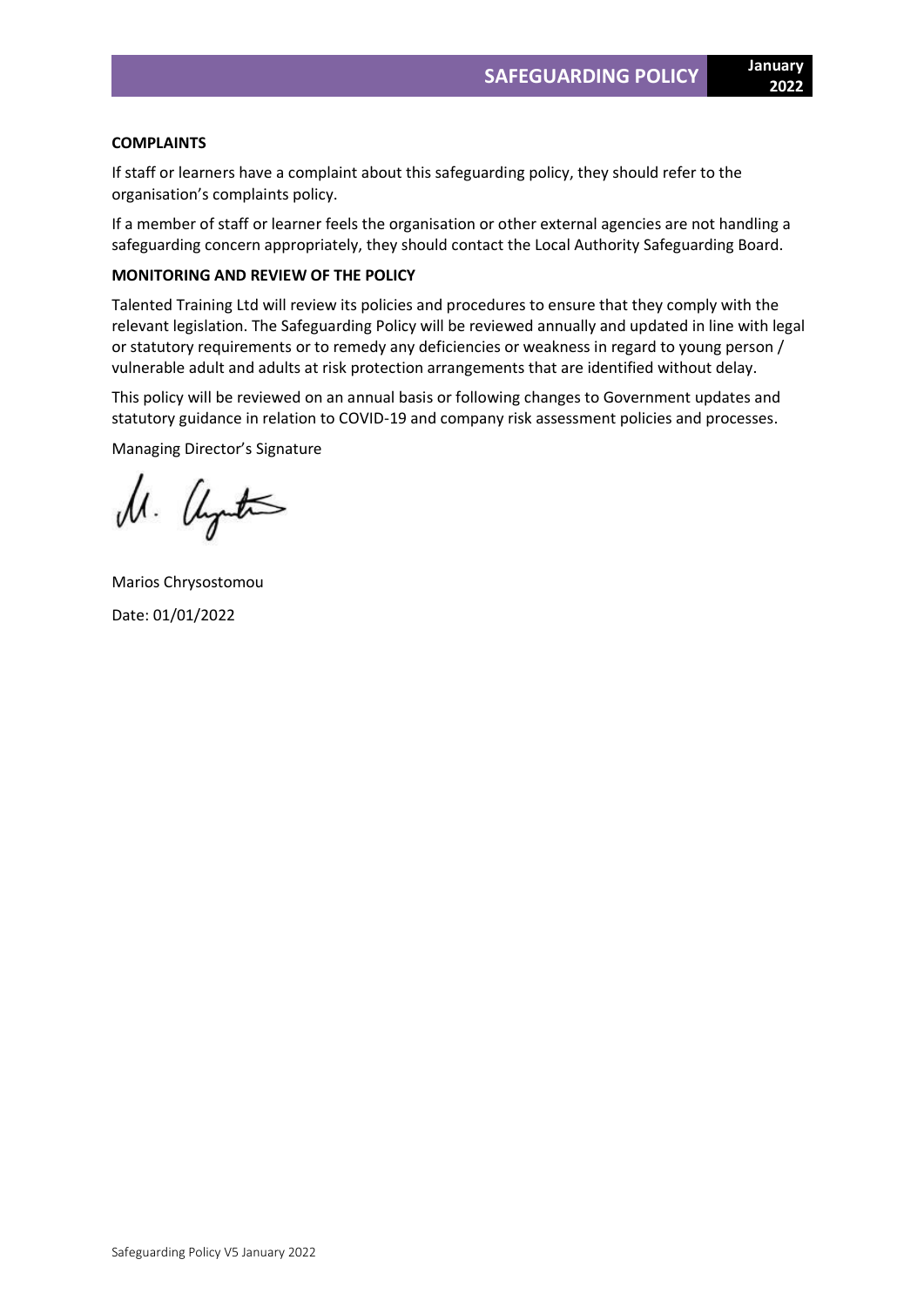# **APPENDIX A**

# **APPROVAL OF AN EXTERNAL SPEAKER: Application Form**

| <b>Event Title:</b>                                                               |                                                                         |  |                                                                |  |  |
|-----------------------------------------------------------------------------------|-------------------------------------------------------------------------|--|----------------------------------------------------------------|--|--|
| <b>Event Date:</b>                                                                |                                                                         |  | <b>Start Time:</b>                                             |  |  |
| <b>Name of Event Organiser:</b>                                                   |                                                                         |  |                                                                |  |  |
| <b>Event Organiser's contact details:</b>                                         |                                                                         |  |                                                                |  |  |
|                                                                                   | Tel:                                                                    |  | Email:                                                         |  |  |
| NOTE: If more than one speaker, please complete a separate form for each speaker. |                                                                         |  |                                                                |  |  |
| <b>Speakers Name:</b>                                                             |                                                                         |  |                                                                |  |  |
| Is the speaker known by any other<br>name?                                        |                                                                         |  |                                                                |  |  |
| <b>Speakers Organisation:</b>                                                     |                                                                         |  |                                                                |  |  |
| (Include full title & website URL)                                                |                                                                         |  |                                                                |  |  |
| <b>Speakers contact details:</b>                                                  |                                                                         |  |                                                                |  |  |
| (Address)                                                                         | Tel:                                                                    |  | Email:                                                         |  |  |
| <b>Title of talk:</b>                                                             |                                                                         |  |                                                                |  |  |
| <b>Subject matter:</b>                                                            |                                                                         |  |                                                                |  |  |
| Language the talk will be delivered<br>in:                                        |                                                                         |  |                                                                |  |  |
| Does the event have any                                                           | No<br><b>Yes</b>                                                        |  |                                                                |  |  |
| controversial subjects?                                                           | If yes, provide date and details:                                       |  |                                                                |  |  |
|                                                                                   |                                                                         |  |                                                                |  |  |
| <b>Arrival date:</b>                                                              |                                                                         |  | Time:                                                          |  |  |
| Departure date:                                                                   |                                                                         |  | Time:                                                          |  |  |
| Has the speaker spoken at Talented                                                | Yes<br>No                                                               |  |                                                                |  |  |
| <b>Training Ltd previously?</b>                                                   | If yes, provide date and details:                                       |  |                                                                |  |  |
|                                                                                   |                                                                         |  |                                                                |  |  |
| Has the speaker been refused to                                                   | <b>Yes</b><br><b>No</b>                                                 |  |                                                                |  |  |
| speak publicly or at any educational<br>establishment before?                     | If yes, provide date and details:                                       |  |                                                                |  |  |
|                                                                                   |                                                                         |  |                                                                |  |  |
| Have any previous speeches by this                                                |                                                                         |  |                                                                |  |  |
| speaker generated media interest?                                                 |                                                                         |  |                                                                |  |  |
| Who is the event open to?                                                         | Staff<br>Students<br>General public<br>OR a restricted<br>group/society |  |                                                                |  |  |
| <b>Expected number of attendees:</b>                                              |                                                                         |  | How many of these are likely to<br>be external to the company? |  |  |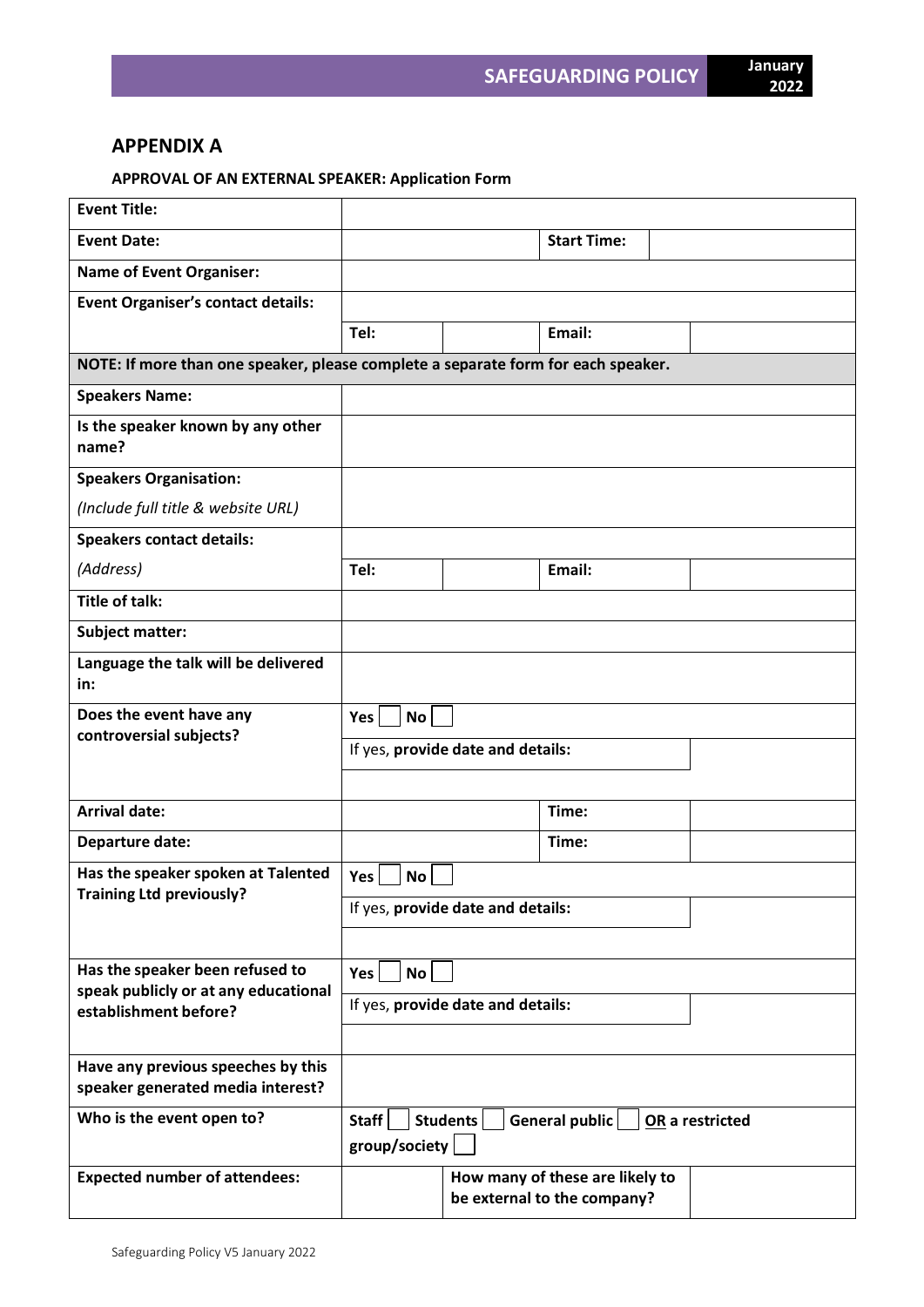| No<br>Yes $ $                                                              |  |  |  |
|----------------------------------------------------------------------------|--|--|--|
| If yes, provide date and details:                                          |  |  |  |
|                                                                            |  |  |  |
| Social Media<br>Email<br>Leaflets<br><b>Posters</b>                        |  |  |  |
| No Advertising<br>Other $ $                                                |  |  |  |
| If other, please provide details:                                          |  |  |  |
|                                                                            |  |  |  |
|                                                                            |  |  |  |
| (Security required & informed / Marketing informed / entry by ticket only) |  |  |  |
| DATE:                                                                      |  |  |  |
|                                                                            |  |  |  |
|                                                                            |  |  |  |
|                                                                            |  |  |  |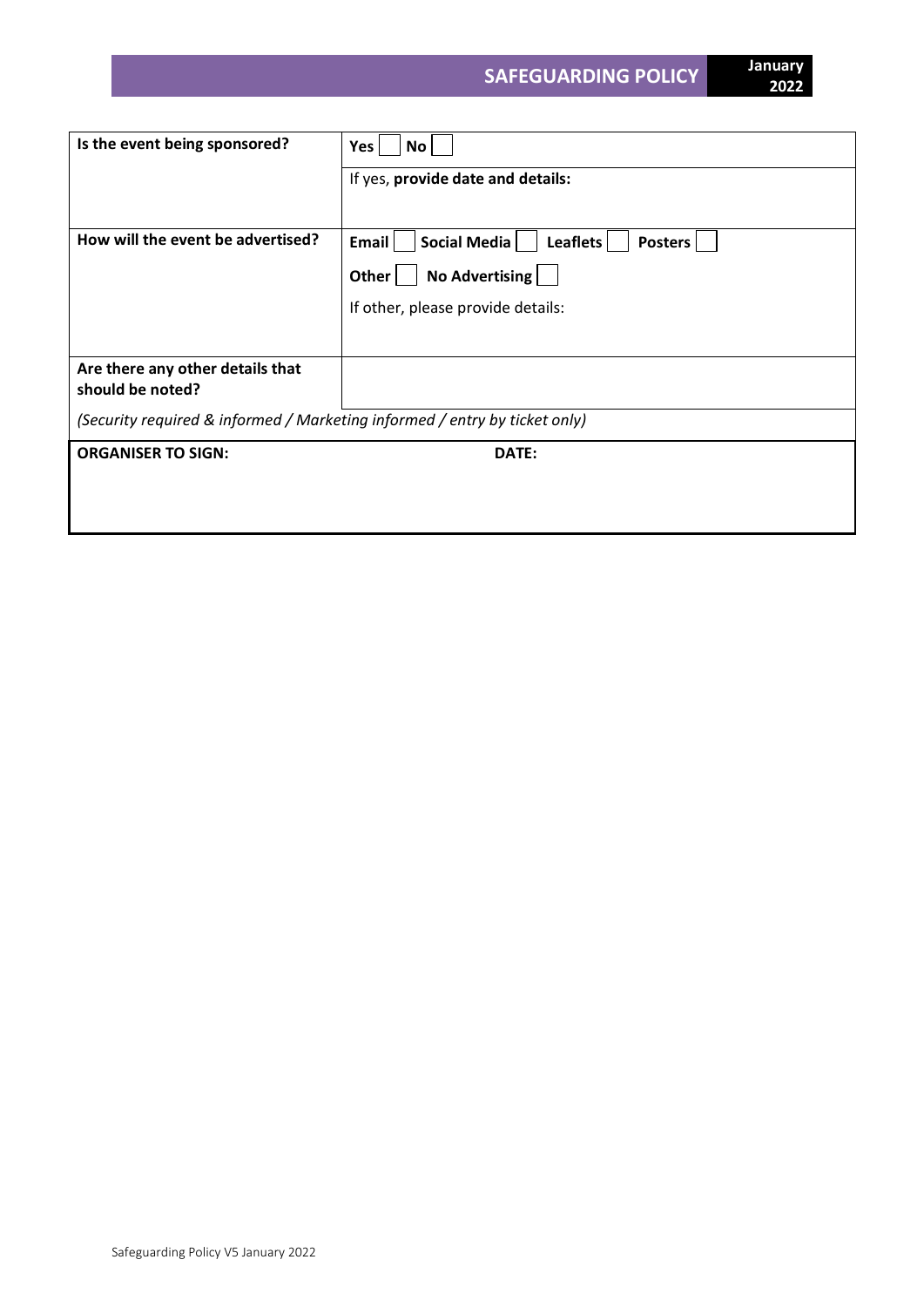# **APPENDIX B**

**Safeguarding- Incident Report Forms**

**Please use the following two Templates to record and report an incident or disclosure. Please send it to the Designated Safeguarding Lead Anita Fresson.**

| <b>Safeguarding Incident Recording Template 1</b>             |  |  |  |  |  |
|---------------------------------------------------------------|--|--|--|--|--|
| <b>Your Details:</b>                                          |  |  |  |  |  |
| Name:<br>$\bullet$                                            |  |  |  |  |  |
| <b>Job Role</b><br>$\bullet$                                  |  |  |  |  |  |
| <b>Date</b><br>$\bullet$                                      |  |  |  |  |  |
| <b>Contact Details</b><br>$\bullet$                           |  |  |  |  |  |
| (Phone and e-mail)                                            |  |  |  |  |  |
| Details of Incident / disclosure                              |  |  |  |  |  |
| Date of initial raising of<br>$\bullet$<br>concern / incident |  |  |  |  |  |
| Who raised the concern?<br>$\bullet$                          |  |  |  |  |  |
| <b>Name</b><br>$\circ$                                        |  |  |  |  |  |
| <b>Contact details</b><br>$\circ$                             |  |  |  |  |  |
| Who is the vulnerable<br>$\bullet$<br>person?                 |  |  |  |  |  |
| <b>Name</b><br>$\circ$                                        |  |  |  |  |  |
| Age (if applicable in<br>$\circ$<br>the case of Under 18)     |  |  |  |  |  |
| <b>Contact details</b><br>$\circ$                             |  |  |  |  |  |
| <b>Parents contact</b><br>$\circ$<br>details                  |  |  |  |  |  |
| Where did the incident<br>$\bullet$<br>occur?                 |  |  |  |  |  |
| When did the incident occur?<br>$\bullet$                     |  |  |  |  |  |
| Date and time<br>$\circ$                                      |  |  |  |  |  |
| <b>What happened?</b>                                         |  |  |  |  |  |
|                                                               |  |  |  |  |  |
| Were there witnesses?<br>$\bullet$                            |  |  |  |  |  |
| <b>Name</b><br>$\circ$                                        |  |  |  |  |  |
| Age (if applicable in<br>$\circ$<br>the case of Under<br>18s) |  |  |  |  |  |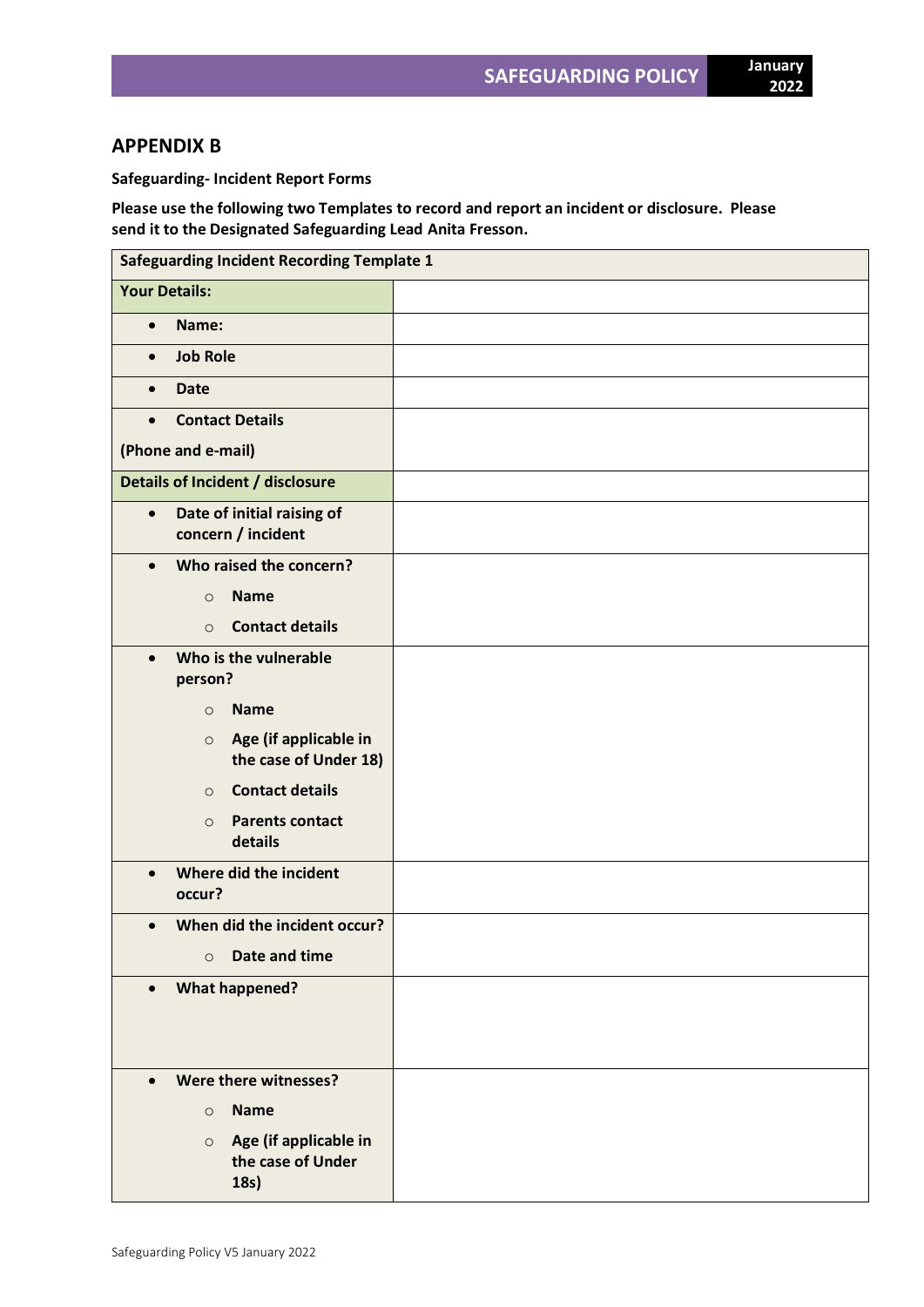| <b>Contact details</b><br>$\circ$                                                            |  |  |  |
|----------------------------------------------------------------------------------------------|--|--|--|
| After the incident/ disclosure                                                               |  |  |  |
| Were there any witnesses to<br>$\bullet$<br>the referral?                                    |  |  |  |
| <b>Name</b><br>$\circ$                                                                       |  |  |  |
| <b>Contact details</b><br>$\Omega$                                                           |  |  |  |
| Who have you discussed this<br>$\bullet$<br>incident with?                                   |  |  |  |
| <b>Name</b><br>$\Omega$                                                                      |  |  |  |
| <b>Contact details</b><br>$\circ$                                                            |  |  |  |
| Please save this report securely and send it to Anita Fresson, Designated Safeguarding Lead. |  |  |  |

Guidance for handling a Disclosure or Concern

- Take all complaints, allegations or suspicions seriously
- Ensure the immediate safety of the person affected
- Stay calm, and offer support and reassurance to the person making the disclosure
- Do not make any promises regarding confidentiality
- Listen, keep questions to a minimum, make brief but careful notes and check the person affected agrees with them (where applicable)
- Explain what you will do.

| <b>Safeguarding Incident Recording Template 2</b>       |                     |  |  |  |
|---------------------------------------------------------|---------------------|--|--|--|
| Detailing discussion with Multi Agency Safeguarding Hub |                     |  |  |  |
| To be used in conjunction with Template 1               |                     |  |  |  |
| <b>Your Details:</b>                                    |                     |  |  |  |
| Name:                                                   |                     |  |  |  |
| <b>Job Role</b><br>$\bullet$                            |                     |  |  |  |
| <b>Date</b><br>$\bullet$                                |                     |  |  |  |
| <b>Contact Details</b><br>$\bullet$                     |                     |  |  |  |
| (Phone and e-mail)                                      |                     |  |  |  |
| Details of Incident / disclosure                        | Refer to Template 1 |  |  |  |
| <b>Name of Victim</b><br>$\bullet$                      |                     |  |  |  |
| Date of incident<br>$\bullet$                           |                     |  |  |  |
| <b>Notes on discussion with MASH</b>                    |                     |  |  |  |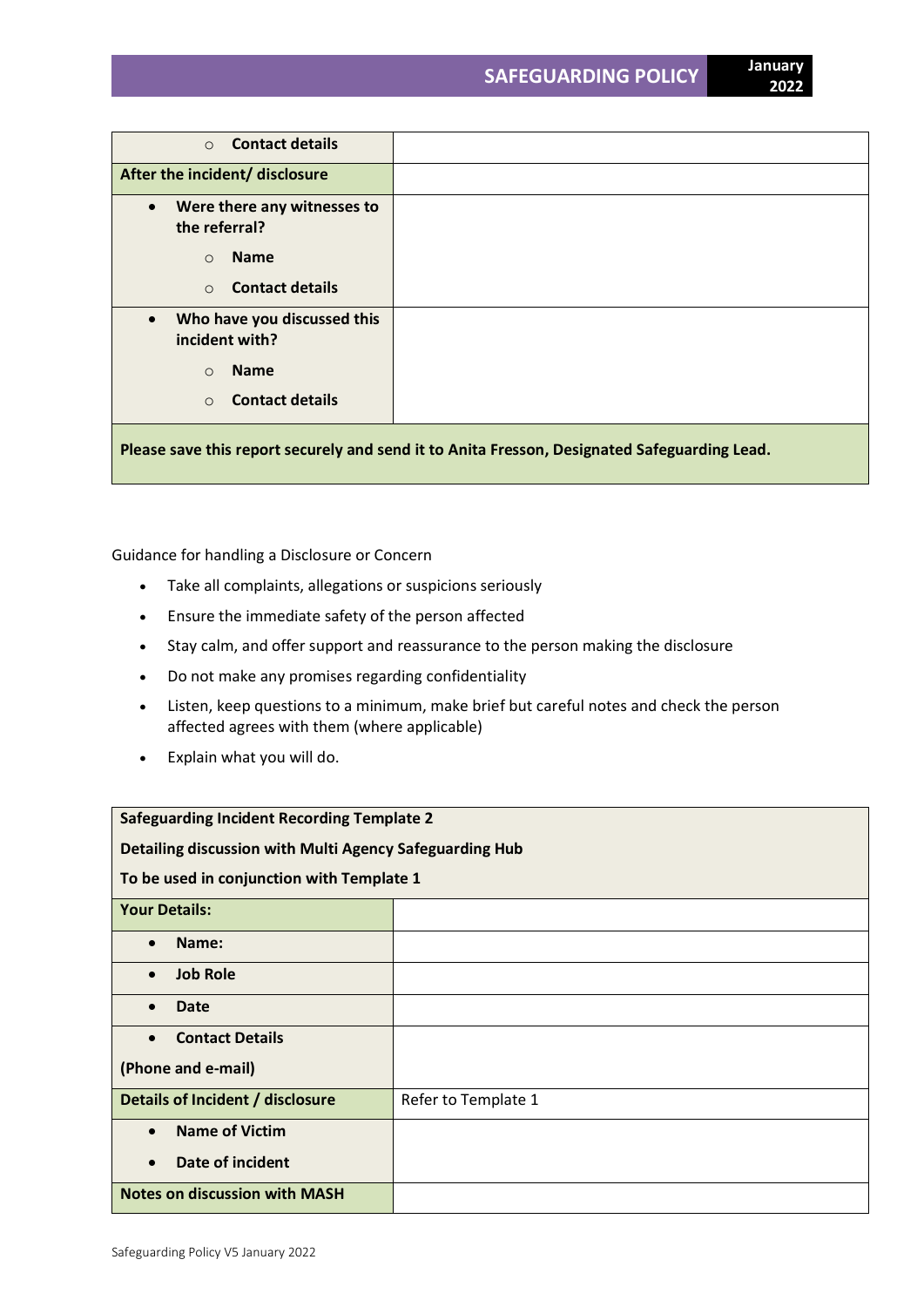| What was discussed<br>$\bullet$                                                                           |  |
|-----------------------------------------------------------------------------------------------------------|--|
| <b>Agreed outcomes</b><br>$\bullet$                                                                       |  |
|                                                                                                           |  |
| <b>Further action</b><br>$\bullet$                                                                        |  |
| By whom?<br>$\circ$                                                                                       |  |
| Please save this report securely and<br>send it to Anita Fresson, Designated<br><b>Safeguarding Lead.</b> |  |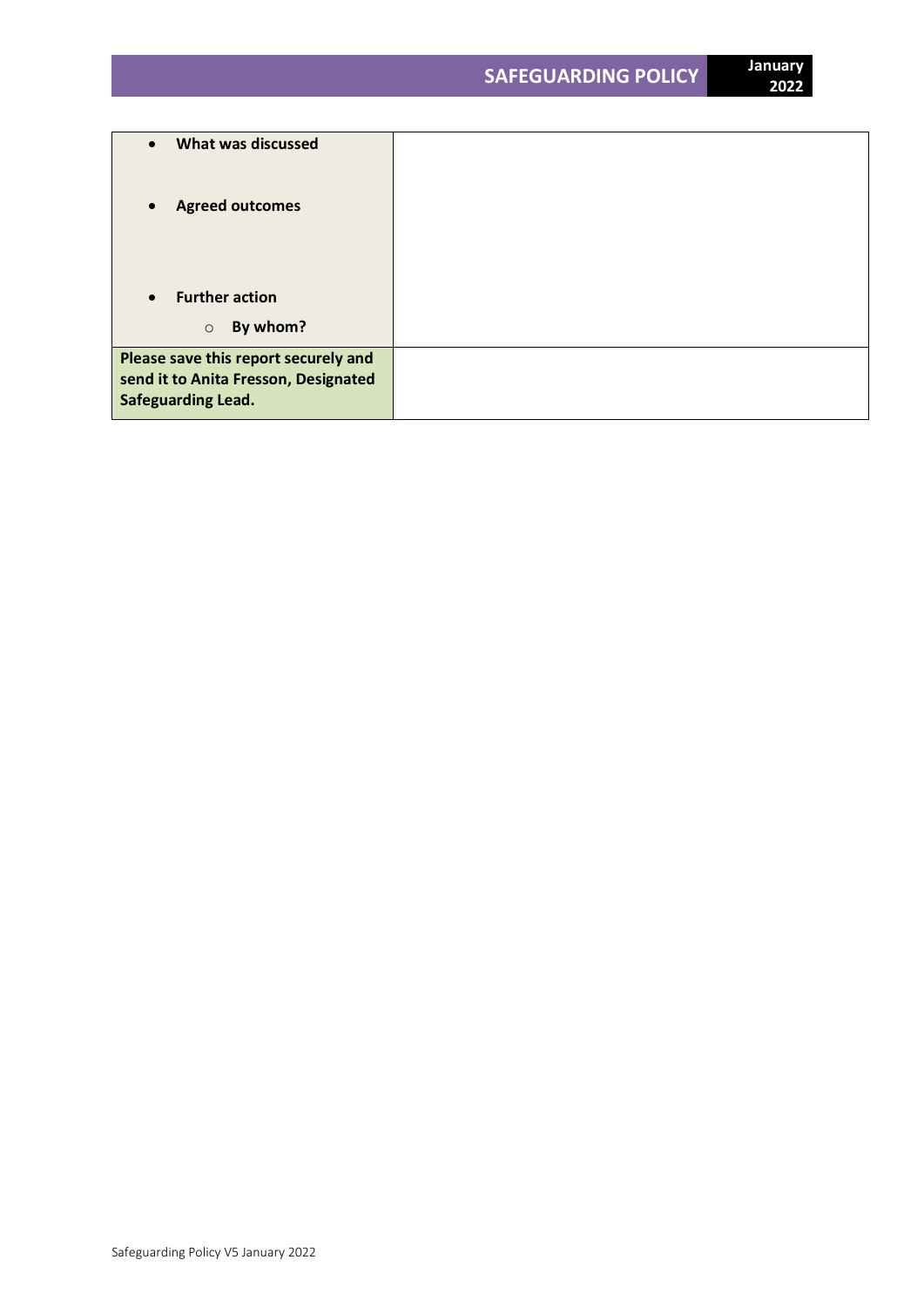# **APPENDIX C**

Recognising signs of abuse

Categories of Abuse:

- Physical Abuse
- Emotional Abuse (including Domestic Abuse)
- Sexual Abuse (including young person / vulnerable adult sexual exploitation)
- Neglect

# Signs of Abuse

The following non-specific signs may indicate something is wrong:

- Significant change in behaviour
- Extreme anger or sadness
- Aggressive and attention-needing behaviour
- Suspicious bruises with unsatisfactory explanations
- Lack of self-esteem
- Self-injury
- Depression and/or anxiousness
- Age-inappropriate sexual behaviour
- Child Sexual Exploitation
- **Criminality**
- Substance abuse
- Mental health problems
- Poor attendance

# **RISK INDICATORS**

The factors described in this section are frequently found in cases of abuse. Their presence is not proof that abuse has occurred, but:

- Must be regarded as indicators of the possibility of significant harm
- Justifies the need for careful assessment and discussion with designated / named / lead person, manager, (or in the absence of all those individuals, an experienced colleague)
- May require consultation with and / or referral to Children's Services

The absence of such indicators does not mean that abuse or neglect has not occurred.

In an abusive relationship the young person / vulnerable adult may:

- Appear frightened of the parent/s
- Act in a way that is inappropriate to her/his age and development (though full account needs to be taken of different patterns of development and different ethnic groups)

The parent or carer may: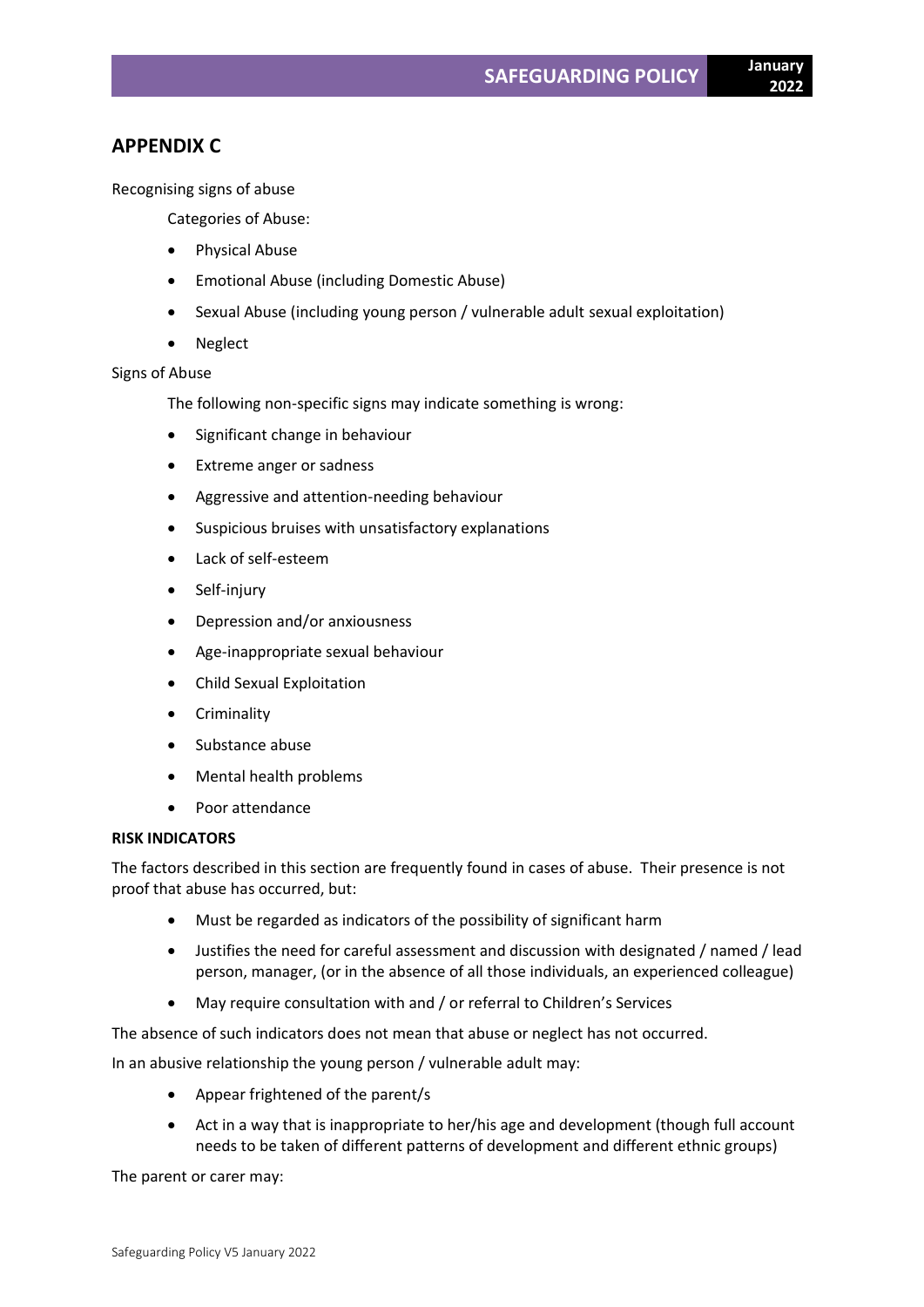- Persistently avoid young person / vulnerable adult health promotion services and treatment of episodic illnesses
- Have unrealistic expectations of the young person / vulnerable adult
- Frequently complain about/to the young person / vulnerable adult and may fail to provide attention or praise (high criticism/low warmth environment)
- Be absent or misusing substances
- Persistently refuse to allow access on home visits
- Be involved in domestic abuse

Staff should be aware of the potential risk to young person / vulnerable adults when individuals, previously known or suspected of abuse move into the household.

### **RECOGNISING PHYSICAL ABUSE**

The following are often regarded as indicators of concern:

- An explanation which is inconsistent with an injury
- Several different explanations provided for an injury
- Unexplained delay in seeking treatment
- The parents/carers are uninterested or undisturbed by an accident or injury
- Parents are absent without good reason when their young person / vulnerable adult is presented for treatment
- Repeated presentation of minor injuries (which may represent a "cry for help" and if ignored could lead to a more serious injury)
- Family use of different doctors and A&E departments
- Reluctance to give information or mention previous injuries

### **BRUISING**

Individuals can have accidental bruising, but the following must be considered as non-accidental unless there is evidence, or an adequate explanation provided:

- Any bruising to a pre-crawling or pre-walking baby
- Bruising in or around the face and mouth; in small babies may indicate force feeding
- Two simultaneous bruised eyes, without bruising to the forehead, (rarely accidental, though a single bruised eye can be accidental or abusive)
- Repeated or multiple bruising on the head or on sites unlikely to be injured accidentally
- Variation in colour possibly indicating injuries caused at different times
- The outline of an object used e.g., belt marks, handprints or a hairbrush
- Bruising or tears around, or behind, the earlobe/s indicating injury by pulling or twisting
- Grasp marks on small young person / vulnerable adults
- Bruising on the arms, buttocks and thighs may be an indicator of sexual abuse

### **BITE MARKS**

Bite marks can leave clear impressions of the teeth. Human bite marks are oval or crescent shaped. Those over 3 cm in diameter are more likely to have been caused by an adult or older young person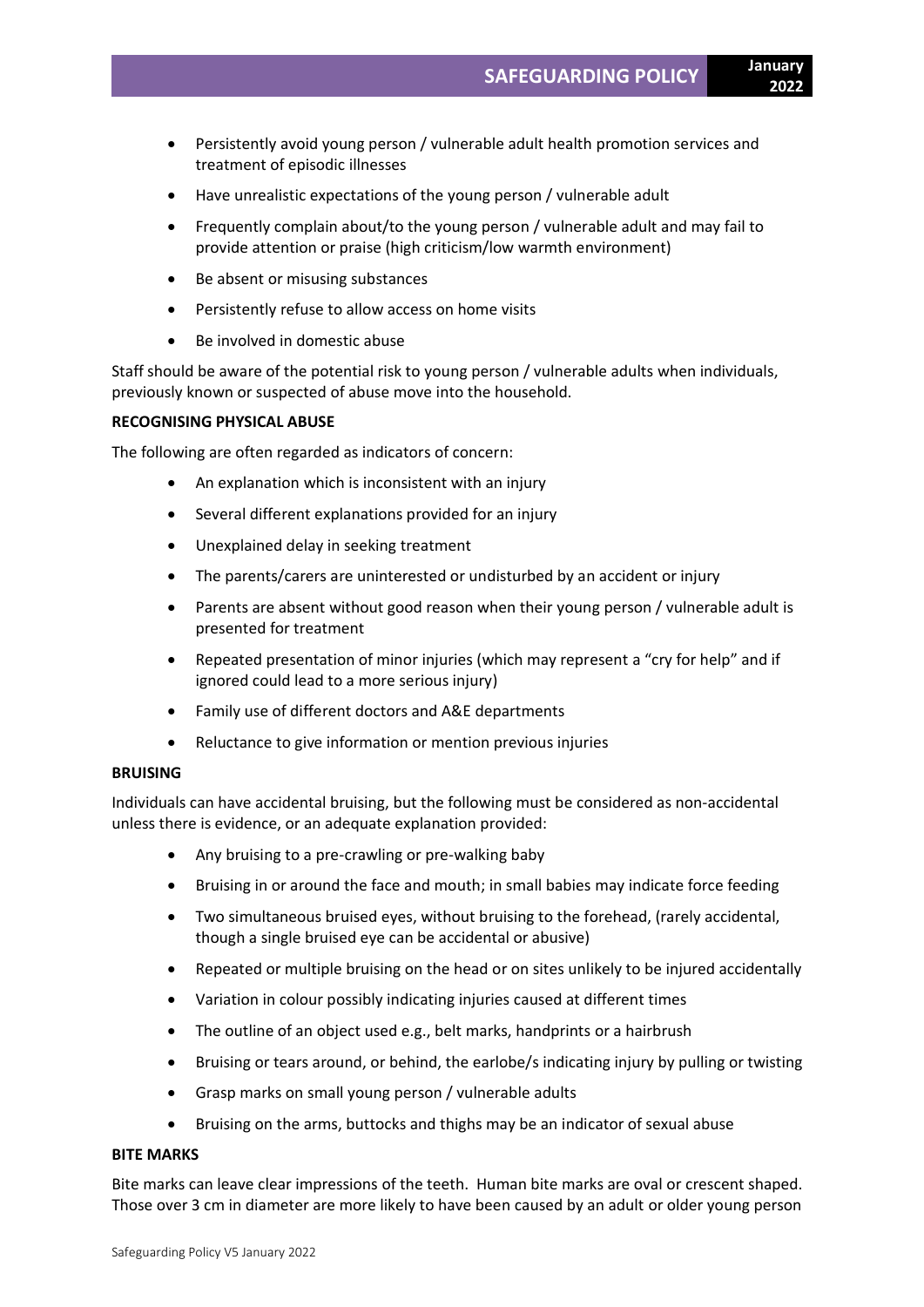/ vulnerable adult. A medical opinion should be sought where there is any doubt over the origin of the bite.

### **BURNS AND SCALDS**

It can be difficult to distinguish between accidental and non-accidental burns and scalds and will always require experienced medical opinion. Any burn with a clear outline may be suspicious e.g.:

- Circular burns from cigarettes (but may be friction burns if along bony protuberance of the spine)
- Linear burns from hot metal rods or electrical fire elements
- Burns of uniform depth over a large area
- Scalds that have a line indicating immersion or poured liquid (a young person / vulnerable adult getting into hot water is his/her own accord will struggle to get out and cause splash marks)
- Old scars indicating previous burns/scalds which did not have appropriate treatment or adequate explanation

Scalds to the buttocks of a small young person / vulnerable adult, particularly in the absence of burns to the feet, are indicative of dipping into a hot liquid or bath.

### **FRACTURES**

Fractures may cause pain, swelling and discolouration over a bone or joint. Non-mobile young person / vulnerable adults rarely sustain fractures.

There are grounds for concern if:

- The history provided is vague, non-existent or inconsistent with the fracture type
- There are associated old fractures
- Medical attention is sought after a period of delay when the fracture has caused symptoms such as swelling, pain or loss of movement
- There is an unexplained fracture in the first year of life

### **SCARS**

A large number of scars, different sizes or ages, on different parts of the body, may suggest abuse.

### **RECOGNISING EMOTIONAL ABUSE**

Emotional abuse may be difficult to recognise, as the signs are usually behavioural rather than physical. The manifestations of emotional abuse might also indicate the presence of other kinds of abuse. The indicators of emotional abuse are often also associated with other forms of abuse.

The following may be indicators of emotional abuse:

- Developmental delay
- Abnormal attachment between a young person / vulnerable adult and parent/carer e.g. anxious, indiscriminate or not attachment
- Indiscriminate attachment or failure to attach
- Aggressive behaviour towards others
- Scapegoated within the family
- Frozen watchfulness, particularly in pre-school young person / vulnerable adults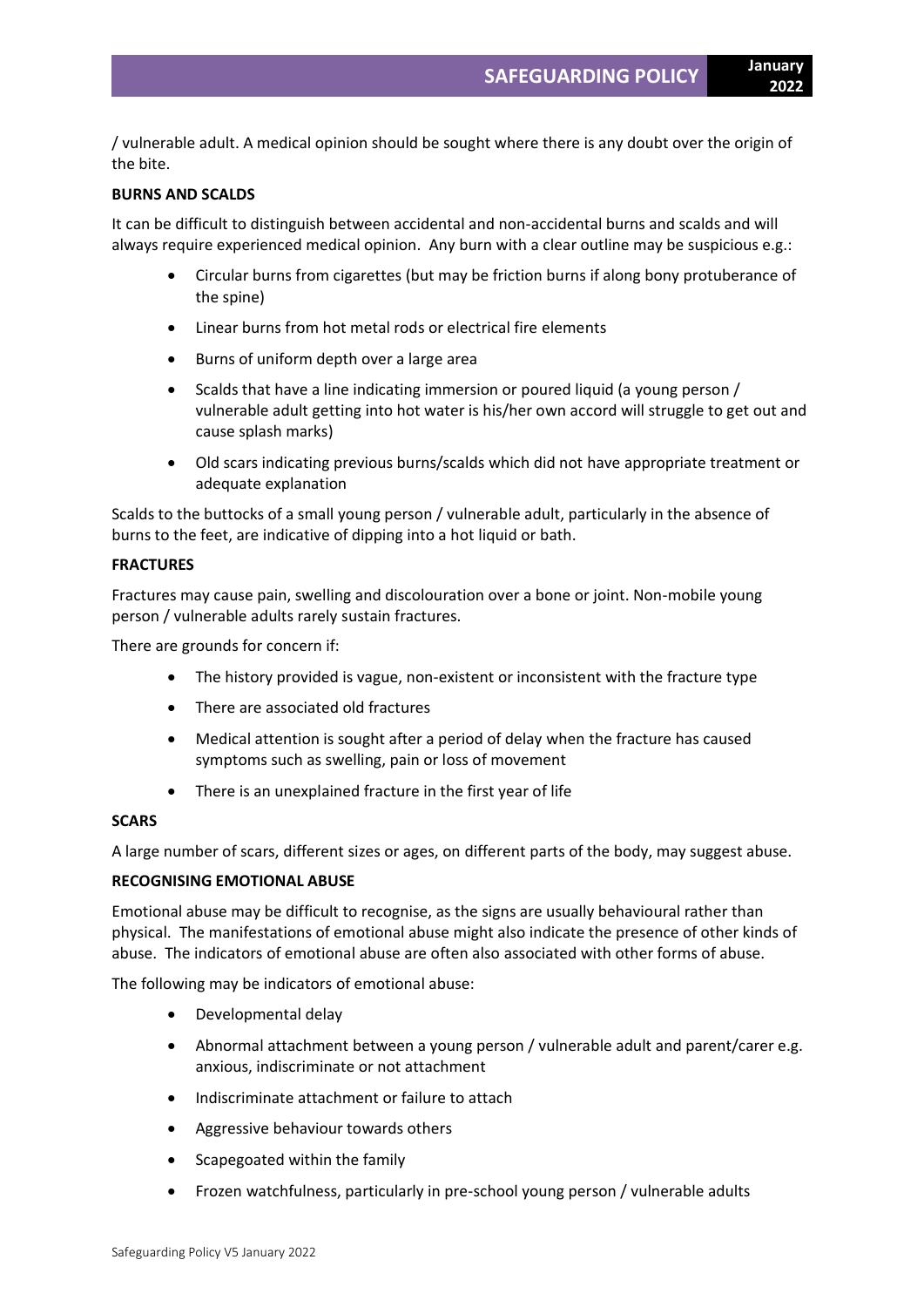- Low self-esteem and lack of confidence
- Withdrawn or seen as a "loner" difficulty relating to others

### **RECOGNISING SIGNS OF SEXUAL ABUSE**

Boys and girls of all ages may be sexually abused and are frequently scared to say anything due to guilt and/or fear. This is particularly difficult for a young person / vulnerable adult to talk about, and full account should be taken of any cultural sensitivities. Recognition can be difficult, unless the young person / vulnerable adult discloses and is believed. There may be no physical signs and indications are likely to be emotional/behavioural.

Some behavioural indicators associated with this form of abuse are:

- Inappropriate sexualised conduct
- Sexually explicit behaviour, play or conversation, inappropriate to the young person / vulnerable adult's age
- Continual and inappropriate or excessive masturbation
- Self-harm (including eating disorder), self-mutilation and suicide attempts
- Involvement in prostitution or indiscriminate choice of sexual partners
- An anxious unwillingness to remove clothes e.g., for sports events (but this may be related to cultural norms or physical difficulties)

Some physical indicators associated with this form of abuse are:

- Pain or itching of genital area
- Blood on underclothes
- Pregnancy in a younger girl where the identity of the father is not disclosed
- Physical symptoms such as injuries to the genital or anal area, bruising to buttocks, abdomen and thighs, sexually transmitted disease, presence of semen on vagina, anus, external genitalia or clothing

#### **RECOGNISING NEGLECT**

Evidence of neglect is built up over time and can cover different parenting aspects. Indicators include:

- Failure by parents or carers to meet the basic essential needs e.g., adequate food, clothes, warmth, hygiene and medical care
- A young person / vulnerable adult seen to be listless, apathetic and irresponsive with no apparent medical cause
- Failure of young person / vulnerable adult to grow within normal expected pattern, with accompanying weight loss
- Individual thrives away from home environment
- Individual frequently absent from education and training
- Individual left with adults who are intoxicated or violent
- Individual abandoned or left alone for excessive periods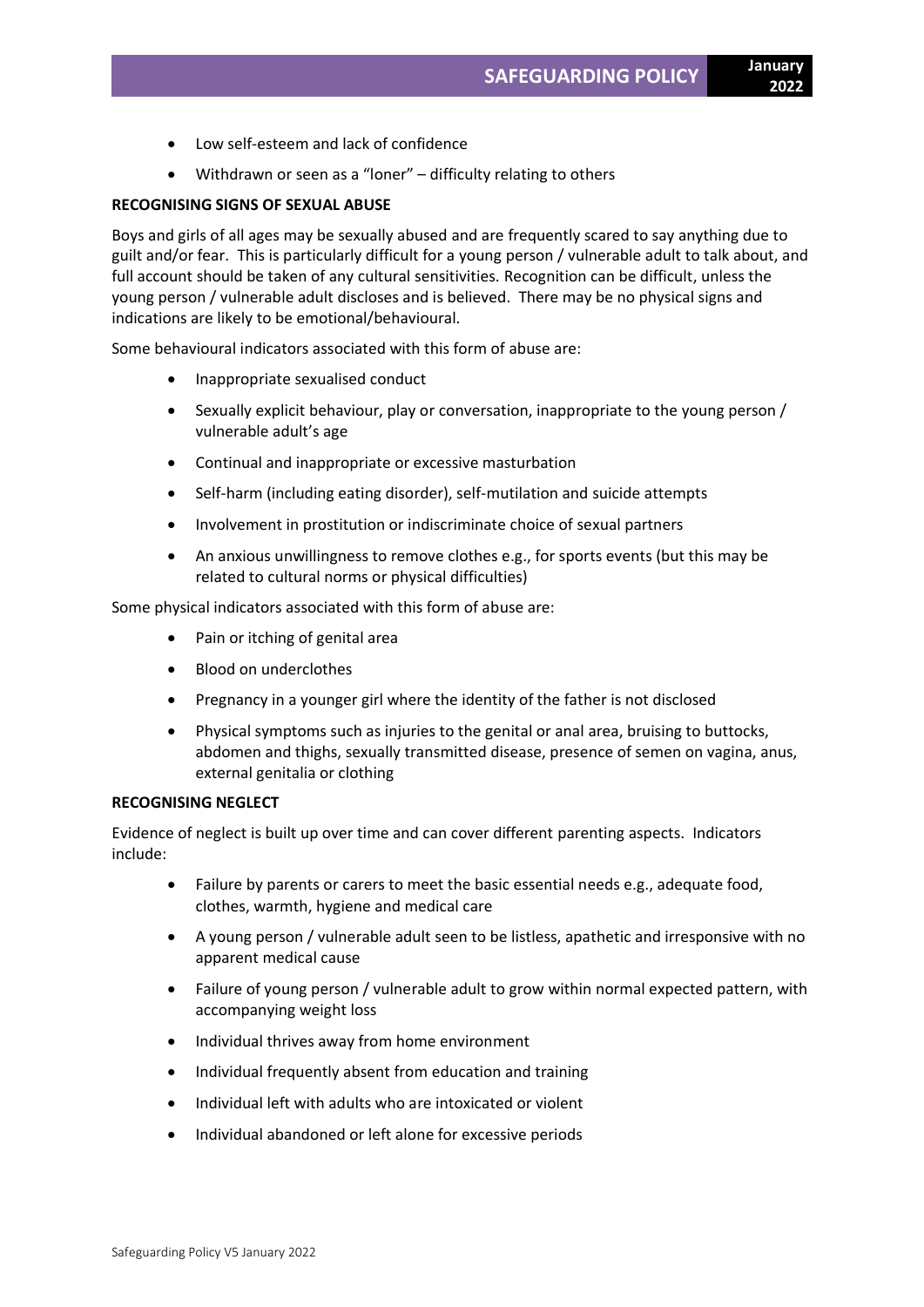# **APPENDIX D**

# **SEXUAL ABUSE & SEXUAL HARASSMENT**

The boundary between what is abusive and what is part of normal adulthood or youthful experimentation can be blurred. The determination of whether behaviour is developmental, inappropriate or abusive will hinge around the related concepts of true consent, power imbalance and exploitation. This may include young person / vulnerable adults who exhibit a range of sexually problematic behaviour such as indecent exposure, obscene telephone calls, fetishism, bestiality and sexual abuse against adults, peers or young person / vulnerable adults. Staff should be vigilant to:

- bullying (including cyberbullying)
- physical abuse such as hitting, kicking, shaking, biting, hair pulling, or otherwise causing physical harm
- sexual violence and sexual harassment
- sexting (also known as youth produced sexual imagery)
- initiation/hazing type violence and rituals
- upskirting

# **DEVELOPMENTAL SEXUAL ACTIVITY**

Encompasses those actions that are to be expected from young people / vulnerable adults as they move from infancy through to an adult understanding of their physical, emotional and behavioural relationships with each other. Such sexual activity is essentially information gathering and experience testing. It is characterised by mutuality and of the seeking of consent.

# **INAPPROPRIATE SEXUAL BEHAVIOUR**

Can be inappropriate socially, in appropriate to development, or both. In considering whether behaviour fits into this category, it is important to consider what negative effects it has on any of the parties involved and what concerns it raises about a young person / vulnerable adult. It should be recognised that some actions may be motivated by information seeking, but still cause significant upset, confusion, worry, physical damage, etc. It may also be that the behaviour is "acting out" which may derive from other sexual situations to which the young person / vulnerable adult has been exposed. If an act appears to have been inappropriate, there may still be a need for some form of behaviour management or intervention. For some young person / vulnerable adults, educative inputs may be enough to address the behaviour.

Abusive sexual activity included any behaviour involving coercion, threats, aggression together with secrecy, or where one participant relies on an unequal power base. In order to more fully determine the nature of the incident the following factors should be given consideration. The presence of exploitation in terms of:

Equality – consider differentials of physical, cognitive and emotional development, power and control and authority, passive and assertive tendencies

Consent – agreement including all the following:

- Understanding that is proposed based on age, maturity, development level, functioning and experience
- Knowledge of society's standards for what is being proposed
- Awareness of potential consequences and alternatives
- Assumption that agreements or disagreements will be respected equally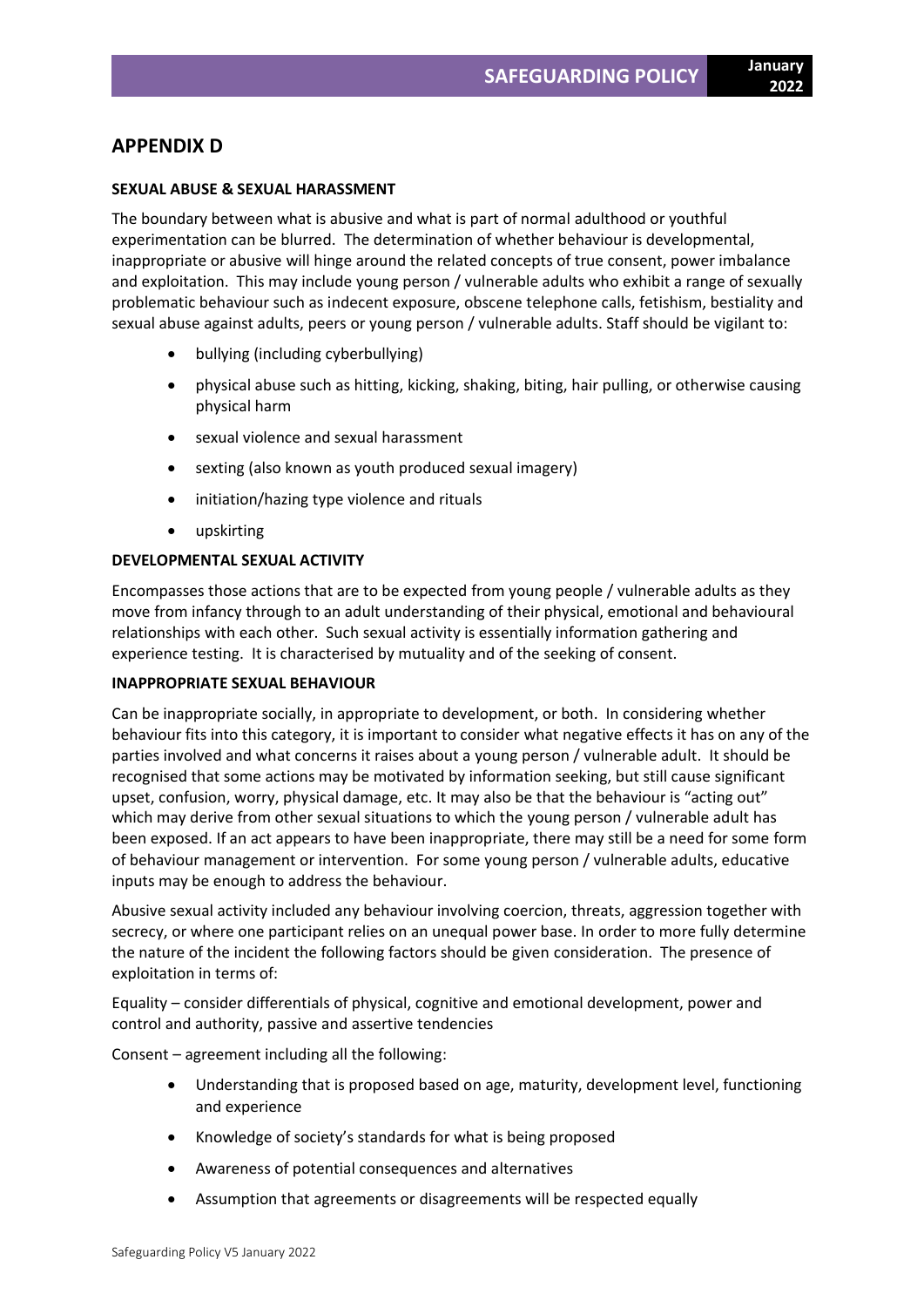- Voluntary decision
- Mental competence

Coercion – the young perpetrator who abuses may use techniques like bribing, manipulation and emotional threats of secondary gains and losses that is loss of love, friendship, etc. Some may use physical force, brutality or the threat of these regardless of victim resistance.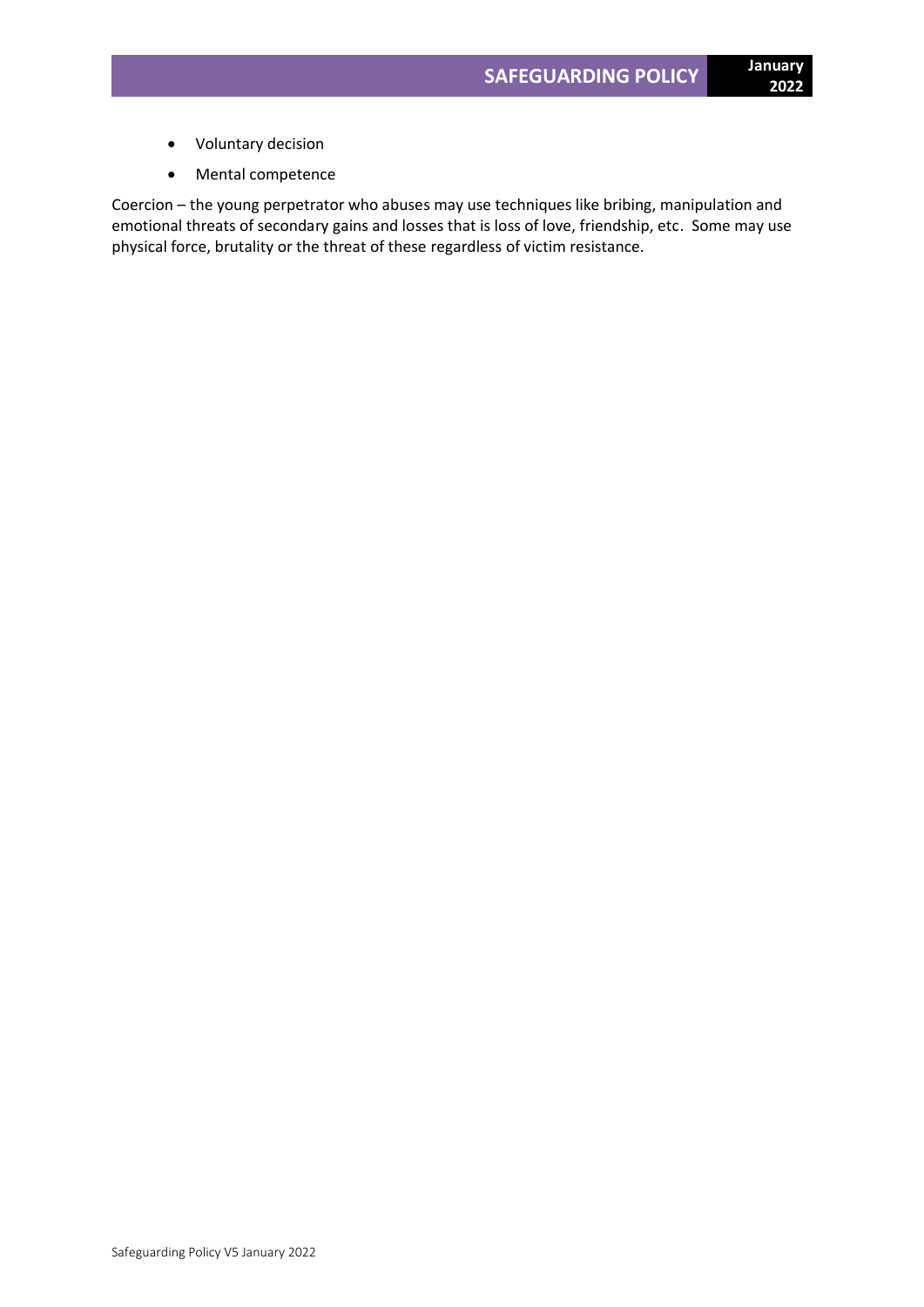# **APPENDIX E**

# **Exploitation (including Child Sex Exploitation, Child Criminal Exploitation and County Lines)**

The following list of indicators is not exhaustive or definitive, but it does highlight common signs which can assist professionals in identifying young person / vulnerable adults or young people who may be victims of sexual or criminal exploitation.

Signs include:

- going missing from home or education
- regular absence/truanting
- underage sexual activity
- inappropriate sexual or sexualised behaviour
- sexually risky behaviour, 'swapping' sex
- repeat sexually transmitted infections
- in girls, repeat pregnancy, abortions, miscarriage
- receiving unexplained gifts or gifts from unknown sources
- having multiple mobile phones and worrying about losing contact via mobile
- online safety concerns such as youth produced sexual imagery or being coerced into sharing explicit images.
- having unaffordable new things (clothes, mobile) or expensive habits (alcohol, drugs)
- changes in the way they dress
- going to hotels or other unusual locations to meet friends
- seen at known places of concern
- moving around the country, appearing in new towns or cities, not knowing where they are getting in/out of different cars driven by unknown adults
- having older boyfriends or girlfriends
- contact with known perpetrators
- involved in abusive relationships, intimidated and fearful of certain people or situations
- hanging out with groups of older people, or anti-social groups, or with other vulnerable peers
- associating with other young people involved in sexual exploitation
- recruiting other young people to exploitative situations
- truancy, exclusion, disengagement with education and training, opting out of education altogether
- unexplained changes in behaviour or personality (chaotic, aggressive, sexual)
- mood swings, volatile behaviour, emotional distress
- self-harming, suicidal thoughts, suicide attempts, overdosing, eating disorders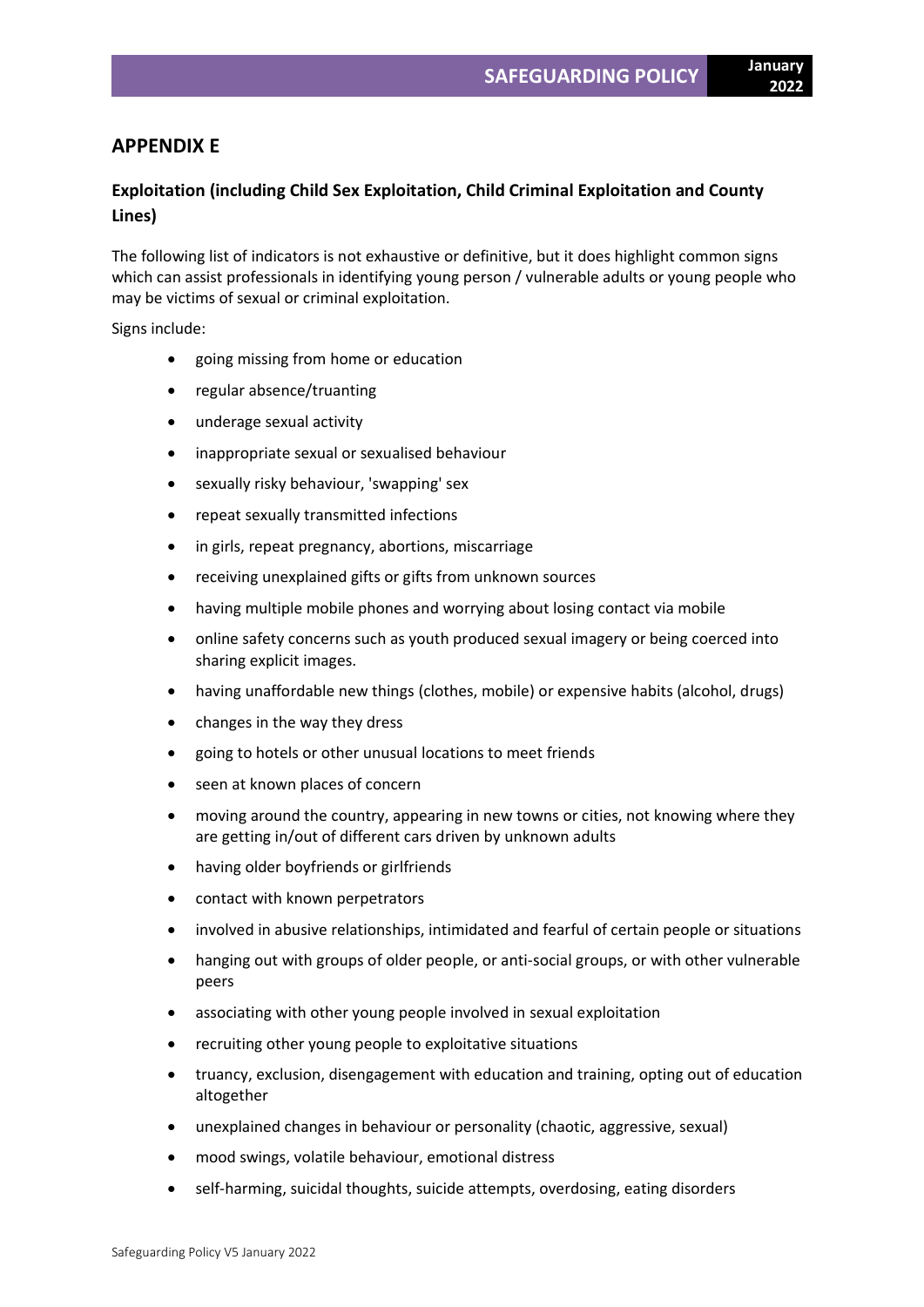- drug or alcohol misuse
- getting involved in crime
- police involvement, police records
- involved in gangs, gang fights, gang membership
- injuries from physical assault, physical restraint, sexual assault.

Child Criminal Exploitation can include young person / vulnerable adults being forced or manipulated into transporting drugs or money through county lines, working in cannabis factories, shoplifting or pickpocketing. They can also be forced or manipulated into committing vehicle crime or threatening/committing serious violence to others

County lines is a term used to describe gangs and organised criminal networks involved in the exporting of illegal drugs (primarily crack cocaine and heroin) into one or more importing areas (within the UK), using dedicated mobile phone lines or other form of 'deal line.'

Exploitation is an integral part of the county lines offending model with young person / vulnerable adults and vulnerable adults being exploited to move (and store) drugs and money. The same grooming models used to coerce, intimidate and abuse individuals for sexual and criminal exploitation are also used for grooming vulnerable individuals for county lines.

CSE is a form of young person / vulnerable adult sexual abuse. Sexual abuse may involve physical contact, including assault by penetration (for example, rape or oral sex) or nonpenetrative acts such as masturbation, kissing, rubbing, and touching outside clothing. It may include non-contact activities, such as involving young person / vulnerable adults in the production of sexual images, forcing young person / vulnerable adults to look at sexual images or watch sexual activities, encouraging young person / vulnerable adults to behave in sexually inappropriate ways or grooming a young person / vulnerable adult in preparation for abuse including via the internet.

**For further information on signs of a young person / vulnerable adult's involvement in sexual exploitation:** [Child sexual exploitation: guide for practitioners](https://assets.publishing.service.gov.uk/government/uploads/system/uploads/attachment_data/file/591903/CSE_Guidance_Core_Document_13.02.2017.pdf)

**For further information on County Lines:** [Criminal exploitation of young person / vulnerable adults](https://www.gov.uk/government/publications/criminal-exploitation-of-children-and-vulnerable-adults-county-lines) [and vulnerable adults: county lines guidance](https://www.gov.uk/government/publications/criminal-exploitation-of-children-and-vulnerable-adults-county-lines)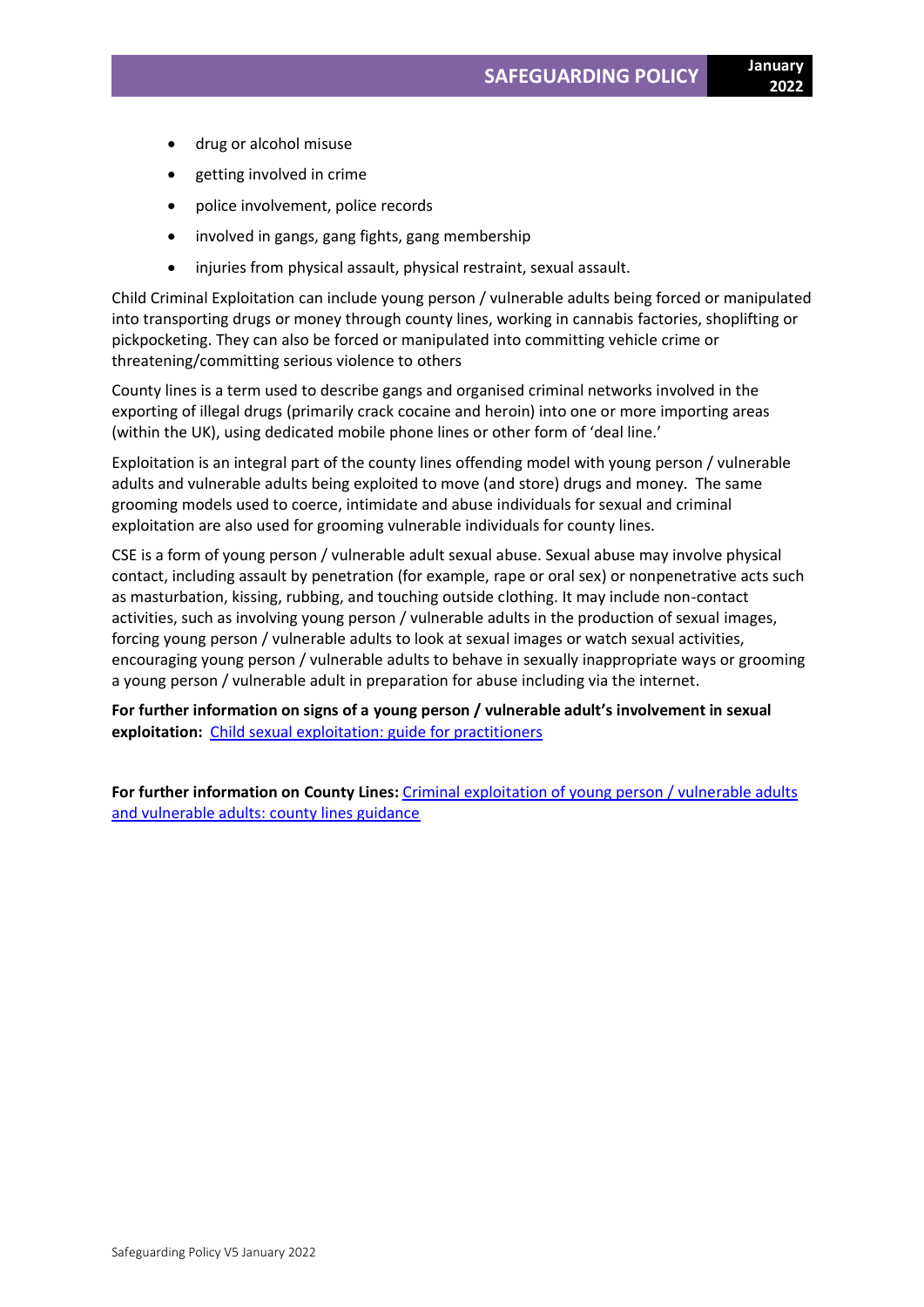# **APPENDIX F**

# **Female Genital Mutilation (FGM)**

It is essential that staff are aware of FGM practices and the need to look for signs, symptoms and other indicators of FGM. If a member of staff, in the course of their work, discovers that an act of FGM appears to have been carried out, the member of staff must report this to the Police.

Female Genital Mutilation (FGM) is illegal in England and Wales under the FGM Act 2003 ("the 2003 Act"). It is a form of young person / vulnerable adult abuse and violence against women. FGM comprises all procedures involving partial or total removal of the external female genitalia for nonmedical reasons.

Section 5B of the 2003 Act1 introduces a mandatory reporting duty which requires regulated health and social care professionals and teachers in England and Wales to report 'known' cases of FGM in under 18s which they identify in the course of their professional work to the police. The duty came into force on 31 October 2015.

### What is FGM?

It involves procedures that intentionally alter/injure the female genital organs for non-medical reasons.

# 4 types of procedure:

Type 1 Clitoridectomy – partial/total removal of clitoris

Type 2 Excision – partial/total removal of clitoris and labia minora

Type 3 Infibulation entrance to vagina is narrowed by repositioning the inner/outer labia

Type 4 all other procedures that may include: pricking, piercing, incising, cauterising and scraping the genital area.

# **Why is it carried out?**

Belief that:

- FGM brings status/respect to the girl social acceptance for marriage
- Preserves a girl's virginity
- Part of being a woman / rite of passage
- Upholds family honour
- Cleanses and purifies the girl
- Gives a sense of belonging to the community
- Fulfils a religious requirement
- Perpetuates a custom/tradition
- Helps girls be clean / hygienic
- Is cosmetically desirable
- Mistakenly believed to make young person / vulnerable adultbirth easier

# **Is FGM legal?**

FGM is internationally recognised as a violation of human rights of girls and women. It is illegal in most countries including the UK.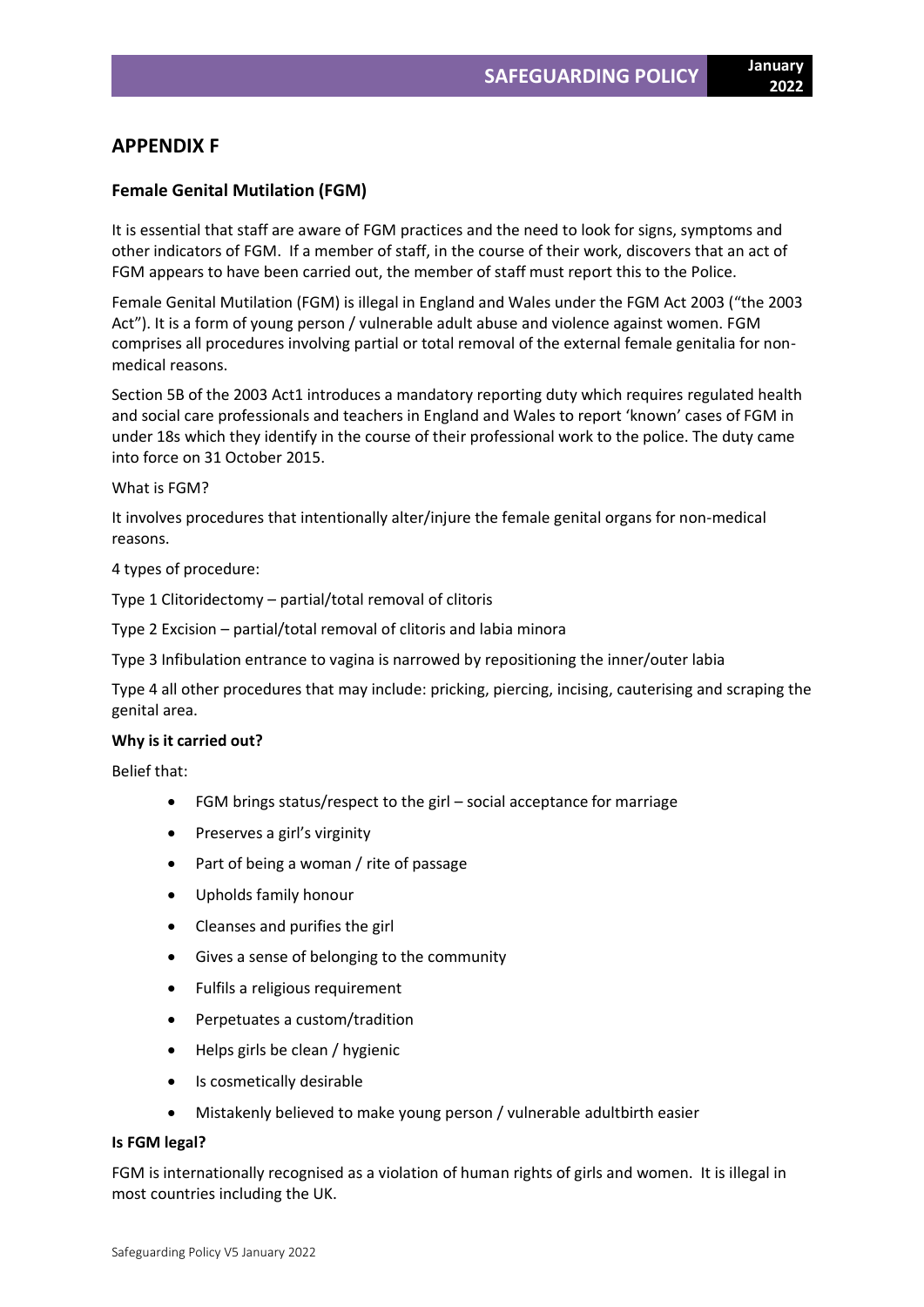Circumstances and occurrences that may point to FGM happening are:

- Child talking about getting ready for a special ceremony
- Family taking a long trip abroad
- Child's family being from one of the 'at risk' communities for FGM (Kenya, Somalia, Sudan, Sierra Leon, Egypt, Nigeria, Eritrea as well as non-African communities including Yemeni, Afghani, Kurdistan, Indonesia and Pakistan)
- Knowledge that the young person / vulnerable adult's sibling has undergone FGM
- Child talks about going abroad to be 'cut' or to prepare for marriage

Signs that may indicate a young person / vulnerable adult has undergone FGM:

- Prolonged absence from education and other activities
- Behaviour changes on return from a holiday abroad, such as being withdrawn and appearing subdued
- Bladder or menstrual problems
- Finding it difficult to sit still and looking uncomfortable
- Complaining about pain between the legs
- Mentioning something somebody did to them that they are not allowed to talk about
- Secretive behaviour, including isolating themselves from the group
- Reluctance to take part in physical activity
- Repeated urinal tract infection
- **Disclosure**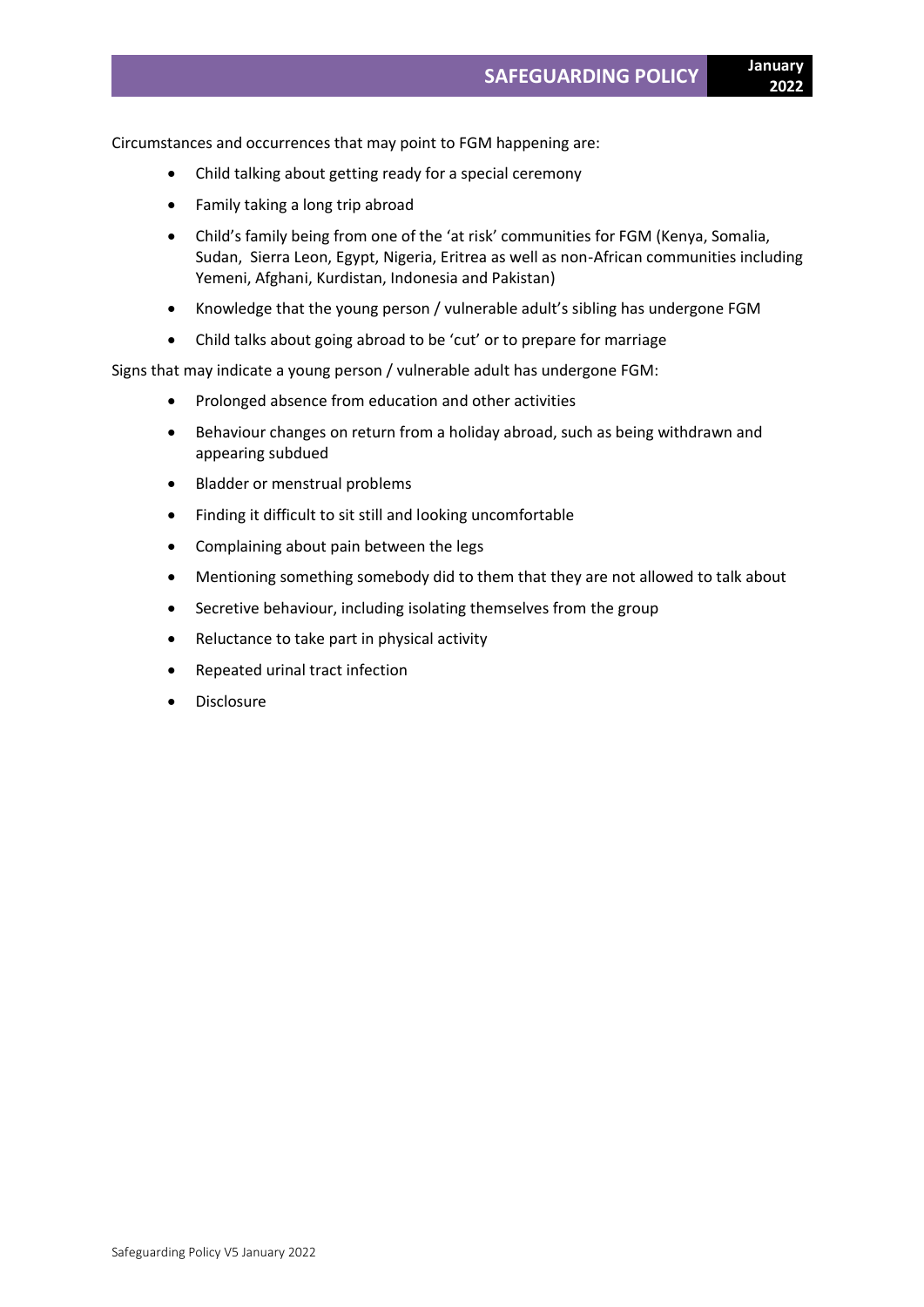# **APPENDIX G**

### **INDICATORS OF VULNERABILITY TO RADICALISATION**

- 1. Radicalisation refers to the process by which a person comes to support terrorism and forms of extremism leading to terrorism.
- 2. Extremism is defined by the Government in the Prevent Strategy as:

*Vocal or active opposition to fundamental British values, including democracy, the rule of law, individual liberty and mutual respect and tolerance of different faiths and beliefs. We also include in our definition of extremism calls for the death of members of our armed forces, whether in this country or overseas.*

- 3. Extremism is defined by the Crown Prosecution Service as: The demonstration of unacceptable behaviour by using any means or medium to express views which:
	- Encourage, justify or glorify terrorist violence in furtherance of particular beliefs
	- Seek to provoke others to terrorist acts
	- Encourage other serious criminal activity or seek to provoke others to serious criminal acts; or
	- Foster hatred which might lead to inter-community violence in the UK.

There is no such thing as a "typical extremist": those who become involved in extremist actions come from a range of backgrounds and experiences, and most individuals, even those who hold radical views, do not become involved in violent extremist activity.

Individuals may become susceptible to radicalisation through a range of social, personal and environmental factors - it is known that violent extremists exploit vulnerabilities in individuals to drive a wedge between them and their families and communities. It is vital that staff are able to recognise those vulnerabilities.

Indicators of vulnerability include:

- Identity Crisis the young person / vulnerable adult is distanced from their cultural / religious heritage and experiences discomfort about their place in society
- Personal Crisis the young person / vulnerable adult may be experiencing family tensions; a sense of isolation; and low self-esteem; they may have dissociated from their existing friendship group and become involved with a new and different group of friends; they may be searching for answers to questions about identity, faith and belonging
- Personal Circumstances migration; local community tensions; and events affecting the young person / vulnerable adult's country or region of origin may contribute to a sense of grievance that is triggered by personal experience of racism or discrimination or aspects of Government policy
- Unmet Aspirations the young person / vulnerable adult may have perceptions of injustice; a feeling of failure; rejection of civic life
- Experiences of Criminality which may include involvement with criminal groups, imprisonment, and poor resettlement / reintegration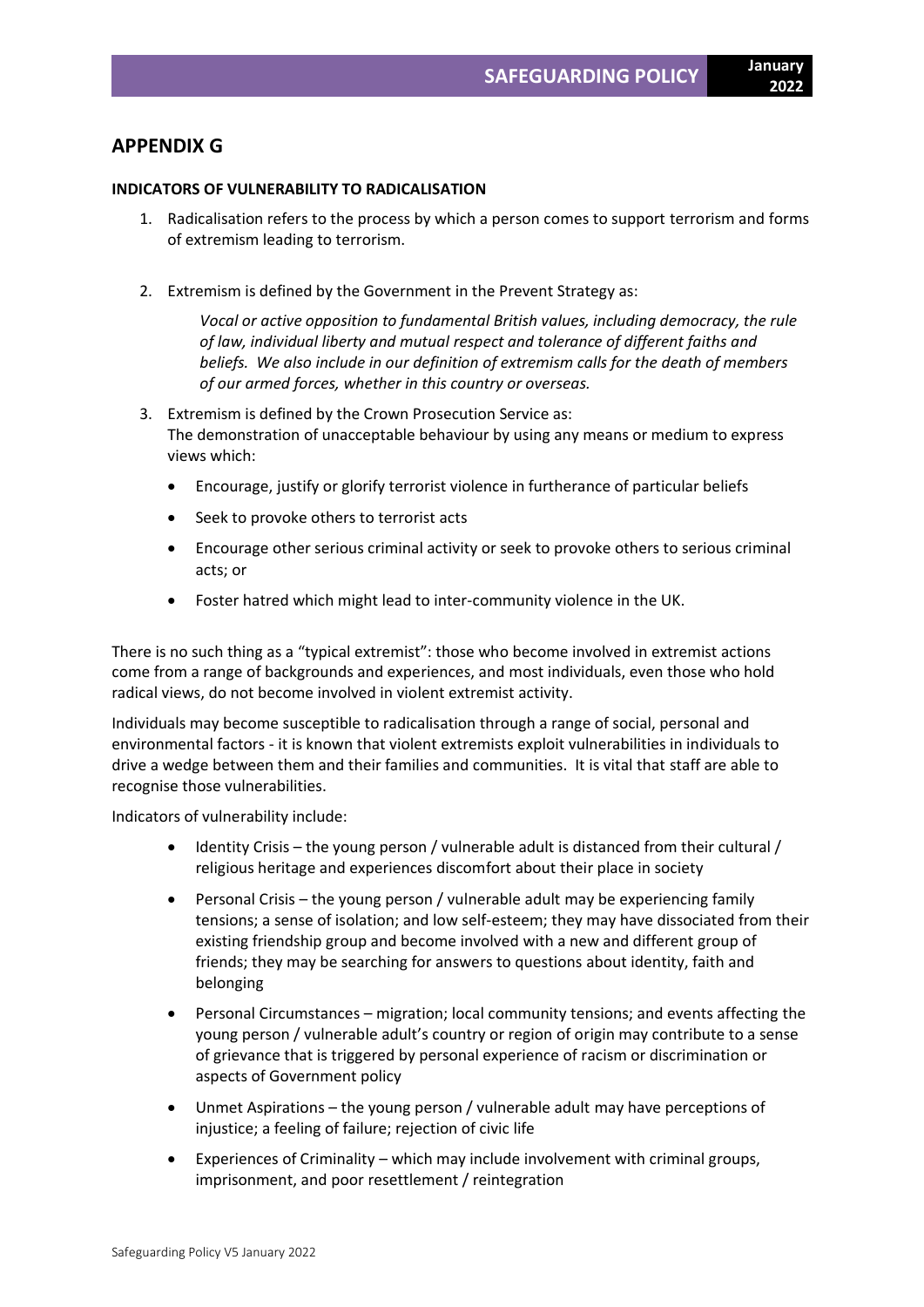- **2022**
- Special Educational Need young person / vulnerable adult may experience difficulties with social interaction, empathy with others, understanding the consequences of their actions and awareness of the motivations of others.

However, this list is not exhaustive, nor does it mean that all young people experiencing the above are at risk of radicalisation for the purposes of violent extremism.

More critical risk factors could include:

- Being in contact with extremist recruiters
- Accessing violent extremist websites, especially those with a social networking element
- Possessing or accessing violent extremist literature
- Using extremist narratives and a global ideology to explain personal disadvantage
- Justifying the use of violence to solve societal issues
- Joining or seeking to join extremist organisations; and
- Significant changes to appearance and / or behaviour
- Experiencing a high level of social isolation resulting in issues of identity crisis and / or personal crisis.

The Prevent duty ensures providers have 'due regard' to the need to prevent people from being draw into terrorism.

Channel is the voluntary, confidential support programme which focuses on providing support at an early stage to individuals that have been identified as being vulnerable to radicalisation. Prevent referrals may be passed to the multi-agency Channel panel to determine whether individuals require support.

[The Prevent Duty can be accessed via this link.](https://www.gov.uk/government/publications/prevent-duty-guidance/revised-prevent-duty-guidance-for-england-and-wales)

The Prevent [Duty, for Further Education Institutions](https://www.gov.uk/government/publications/prevent-duty-guidance/prevent-duty-guidance-for-further-education-institutions-in-england-and-wales)

Guidance on Channe[l https://www.gov.uk/government/publications/channel-guidance](https://www.gov.uk/government/publications/channel-guidance)

Further information can be obtained from the Home Office website.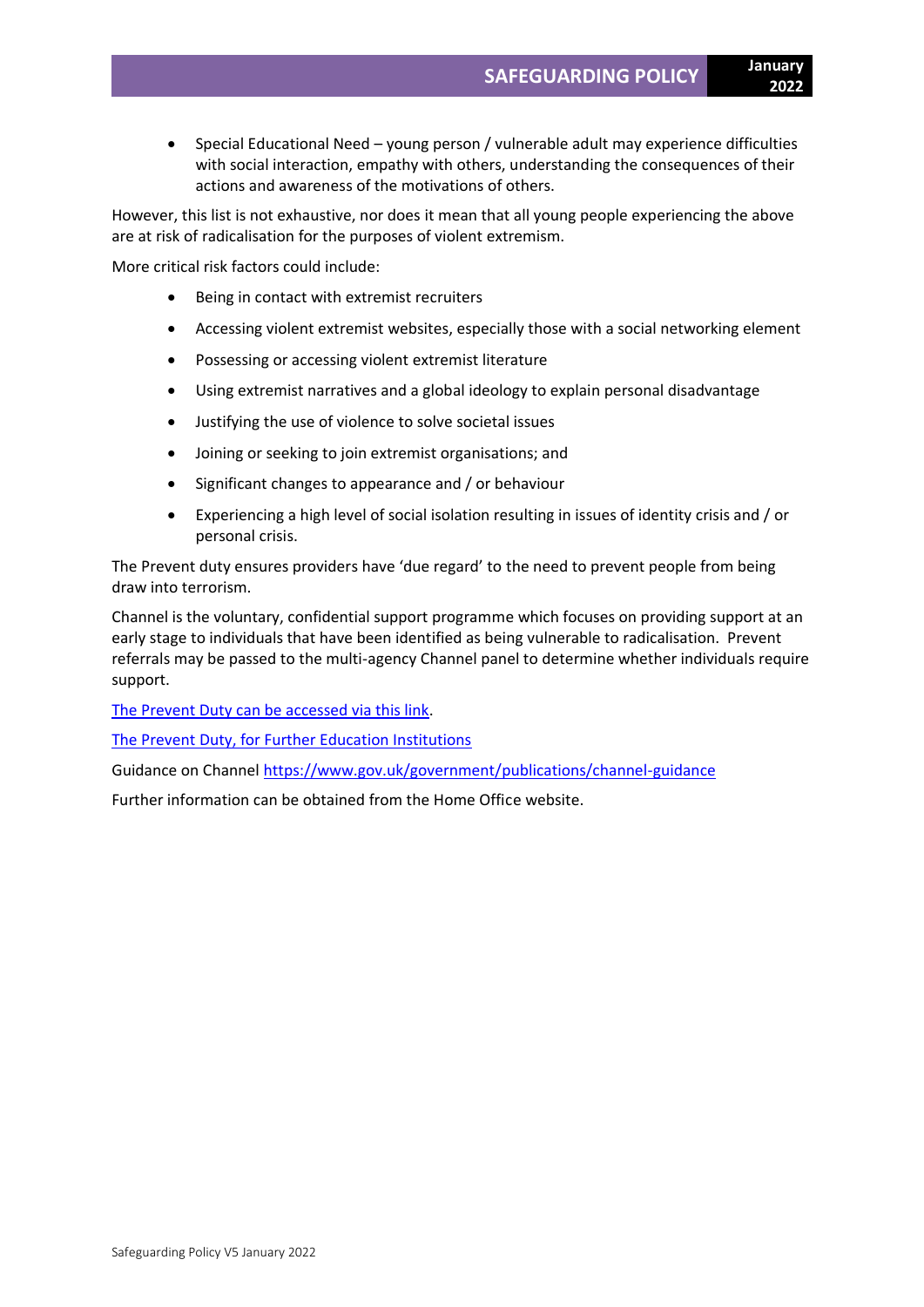# **APPENDIX H**

# **LOCAL CONTACTS**

More information on safeguarding young people from radicalisation including links to online resources and training can be found on the **[Leeds Safeguarding Children's Partnership](https://www.leedsscp.org.uk/)** website. Contact details for Prevent concerns are [Leeds Prevent Team](https://www.leeds.gov.uk/plans-and-strategies/support-for-people-at-risk-of-radicalisation-(leeds-prevent)) or:

**Phone:** 0113 535 0810 (Monday to Friday, 9am to 4pm)

**Email:** [prevent@leeds.gov.uk](mailto:prevent@leeds.gov.uk)

You can call the police Prevent team on 0113 241 3386.

# **ADDITIONAL RESOURCES**

Further advice on young person / vulnerable adult protection is available from:

NSPCC:<http://www.nspcc.org.uk/>

Childline:<https://www.childline.org.uk/>

Anti-Bullying Alliance: <http://anti-bullyingalliance.org.uk/>

Beat Bullying: <http://www.beatbullying.org/>

Childnet International –making the internet a great and safe place for young person / vulnerable adults. Includes resources for professionals and parents<https://www.childnet.com/>

Thinkuknow (includes resources for professionals and parents)<https://www.thinkuknow.co.uk/>

Safer Internet Centre<http://www.saferinternet.org.uk/>

Transgender<http://www.mermaidsuk.org.uk/>